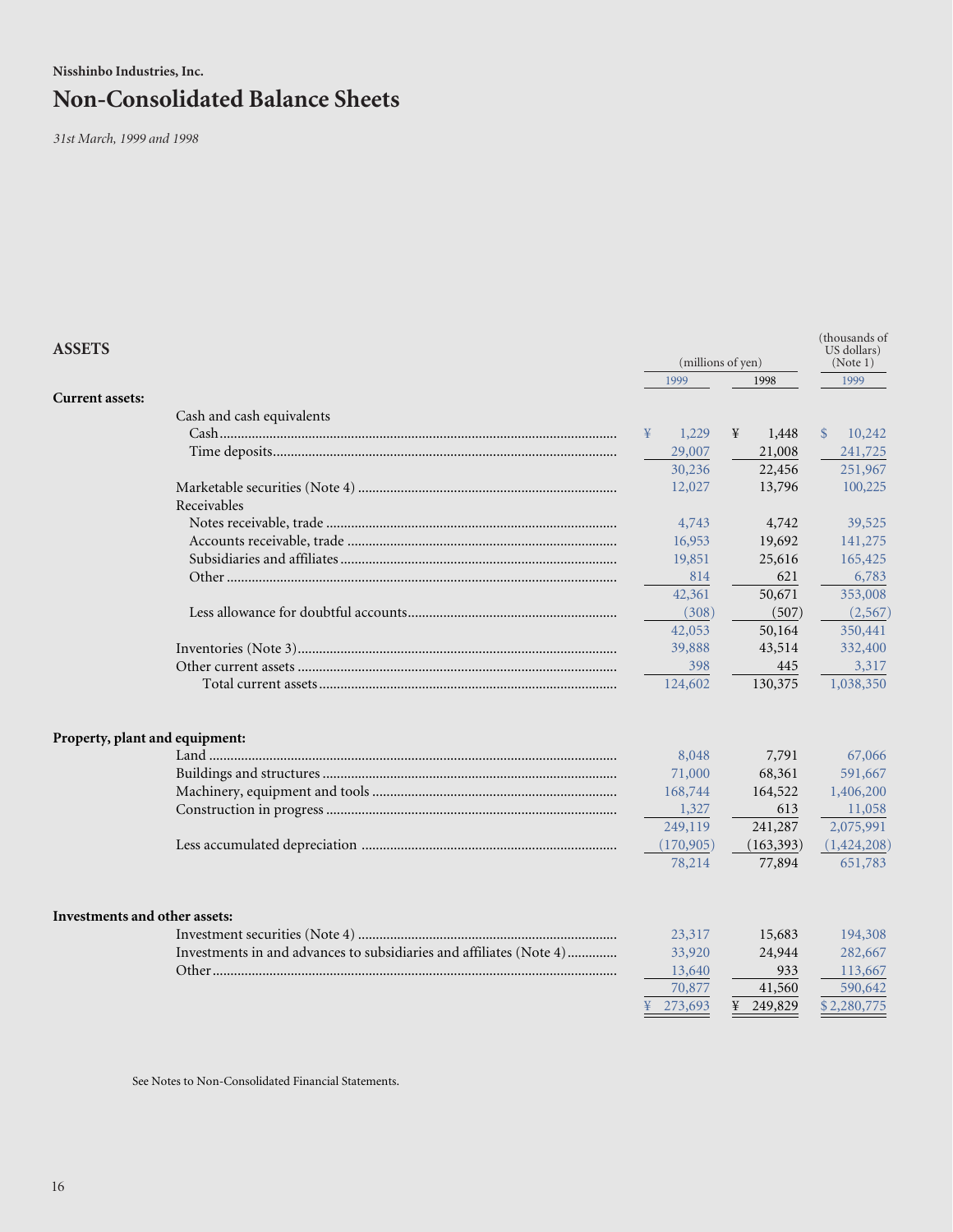| LIABILITIES AND SHAREHOLDERS' EQUITY     |                 | (millions of yen) | (thousands of<br>US dollars)<br>(Note 1) |         |              |             |
|------------------------------------------|-----------------|-------------------|------------------------------------------|---------|--------------|-------------|
|                                          |                 | 1999              | 1998                                     |         |              | 1999        |
| <b>Current liabilities:</b>              |                 |                   |                                          |         |              |             |
|                                          | $\mathbf{\Psi}$ | 35,440            | ¥                                        | 10,240  | $\mathbb{S}$ | 295,334     |
| Payables                                 |                 | 177               |                                          | 25,489  |              | 1,475       |
|                                          |                 | 6,577             |                                          | 6,864   |              | 54,808      |
|                                          |                 | 2,219             |                                          | 2,258   |              | 18,492      |
|                                          |                 | 5,068             |                                          | 2,690   |              | 42,233      |
|                                          |                 | 13,864            |                                          | 11,812  |              | 115,533     |
|                                          |                 | 4,576             |                                          | 4,849   |              | 38,133      |
|                                          |                 | 2,481             |                                          | 2,441   |              | 20,675      |
|                                          |                 | 1,253             |                                          | 1,576   |              | 10,442      |
|                                          |                 | 397               |                                          | 320     |              | 3,308       |
|                                          |                 | 58,188            |                                          | 56,727  |              | 484,900     |
| Long-term liabilities:                   |                 |                   |                                          |         |              |             |
|                                          |                 | 175               |                                          | 352     |              | 1,458       |
|                                          |                 | 18,076            |                                          | 17,655  |              | 150,634     |
|                                          |                 | 30,084            |                                          | 8,147   |              | 250,700     |
|                                          |                 | 48,335            |                                          | 26,154  |              | 402,792     |
| Commitments and contingencies (Note 11)  |                 |                   |                                          |         |              |             |
| Shareholders' equity (Notes 9 and 12):   |                 |                   |                                          |         |              |             |
| Common stock:                            |                 |                   |                                          |         |              |             |
| Authorised - 400,000,000 shares          |                 |                   |                                          |         |              |             |
| Issued with par value of ¥50 per share - |                 |                   |                                          |         |              |             |
|                                          |                 | 27,588            |                                          | 27,588  |              | 229,900     |
|                                          |                 | 20,401            |                                          | 20,401  |              | 170,008     |
|                                          |                 | 6,897             |                                          | 6,897   |              | 57,475      |
|                                          |                 | 112,284           |                                          | 112,062 |              | 935,700     |
|                                          |                 | 167,170           |                                          | 166,948 |              | 1,393,083   |
|                                          |                 | 273,693           |                                          | 249,829 |              | \$2,280,775 |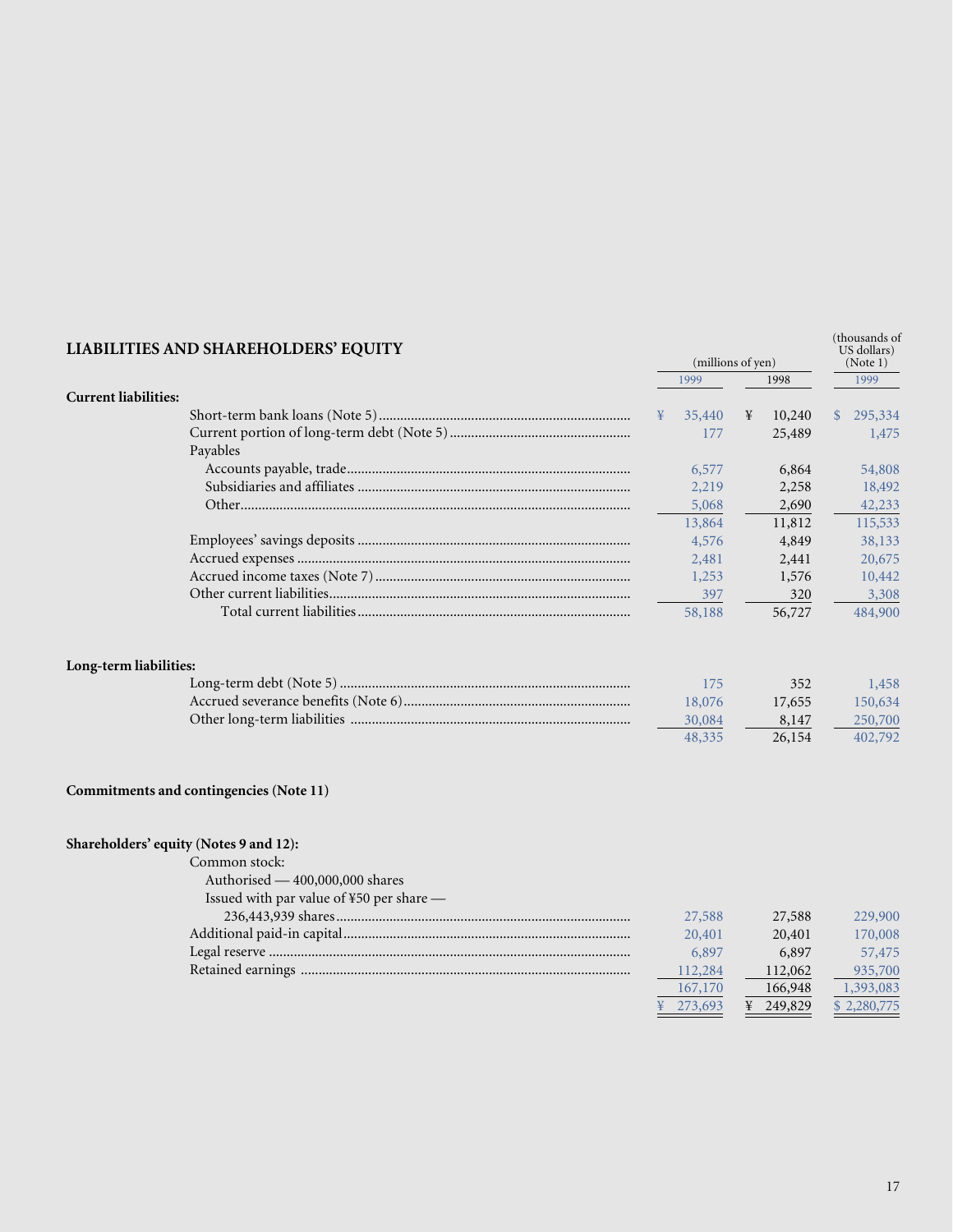## **Nisshinbo Industries, Inc. Non-Consolidated Statements of Income**

*Years ended 31st March, 1999 and 1998*

|                          | (millions of yen) |         |                |             | (thousands of<br>US dollars)<br>(Note 1) |              |  |
|--------------------------|-------------------|---------|----------------|-------------|------------------------------------------|--------------|--|
|                          |                   | 1999    |                | 1998        |                                          | 1999         |  |
|                          | ¥                 | 162,662 |                | ¥ $170,318$ |                                          | \$1,355,516  |  |
| Costs and expenses:      |                   |         |                |             |                                          |              |  |
|                          |                   | 145,480 |                | 150,925     |                                          | 1,212,333    |  |
|                          |                   | 16,530  |                | 16,357      |                                          | 137,750      |  |
|                          |                   | 162,010 |                | 167,282     |                                          | 1,350,083    |  |
|                          |                   | 652     |                | 3,036       |                                          | 5,433        |  |
| Other income (expenses): |                   |         |                |             |                                          |              |  |
|                          |                   | 2,300   |                | 2,286       |                                          | 19,167       |  |
|                          |                   | (732)   |                | (650)       |                                          | (6,100)      |  |
|                          |                   | 1,768   |                | (1,074)     |                                          | 14,733       |  |
|                          |                   | 3,336   |                | 562         |                                          | 27,800       |  |
|                          |                   | 3,988   |                | 3,598       |                                          | 33,233       |  |
|                          |                   | 2,050   |                | 1,790       |                                          | 17,083       |  |
|                          |                   | 1,938   | ¥              | 1,808       | $\mathbb{S}$                             | 16,150       |  |
|                          |                   |         | $(\text{ven})$ |             |                                          | (US dollars) |  |
| Per share:               |                   |         |                |             |                                          |              |  |
|                          |                   | 8.19    | ¥              | 7.64        | <sup>\$</sup>                            | 0.07         |  |
|                          |                   | 7.00    |                | 7.00        |                                          | 0.06         |  |

See Notes to Non-Consolidated Financial Statements.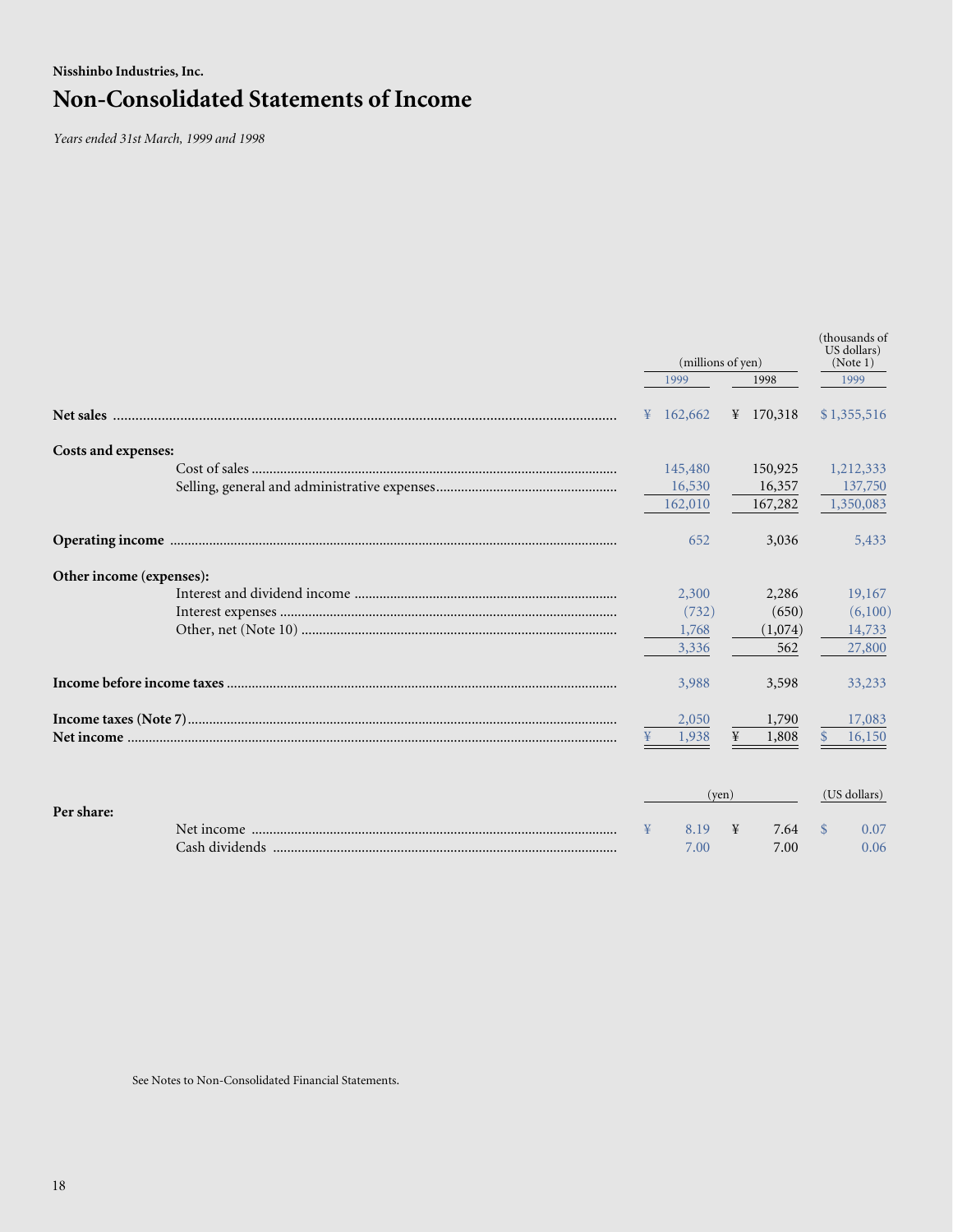# **Nisshinbo Industries, Inc. Non-Consolidated Statements of Shareholders' Equity**

*Years ended 31st March, 1999 and 1998*

|                             |                              | (millions of yen)  |                      |            |                      | (thousands of<br>US dollars)<br>(Note 1) |           |  |
|-----------------------------|------------------------------|--------------------|----------------------|------------|----------------------|------------------------------------------|-----------|--|
| Common stock:               |                              |                    | 1999                 |            | 1998                 |                                          | 1999      |  |
|                             | Balance at beginning of year |                    |                      |            |                      |                                          |           |  |
|                             |                              |                    | 27,588               | ¥          | 27,588               | <sup>S</sup>                             | 229,900   |  |
|                             | Balance at end of year       |                    |                      |            |                      |                                          |           |  |
|                             |                              |                    | $\frac{4}{1}$ 27,588 |            | $\frac{4}{1}$ 27,588 |                                          | \$229,900 |  |
|                             |                              |                    |                      |            |                      |                                          |           |  |
| Additional paid-in capital: |                              |                    |                      |            |                      |                                          |           |  |
|                             |                              | $\mathbf{F}$       | 20,401               | ¥          | 19,709               | <sup>S</sup>                             | 170,008   |  |
|                             | Add:                         |                    |                      |            |                      |                                          |           |  |
|                             |                              |                    |                      |            | 692                  |                                          |           |  |
|                             |                              |                    | $\frac{4}{1}$ 20,401 | $\ddot{F}$ | 20,401               | $\mathcal{S}$                            | 170,008   |  |
| Legal reserve:              |                              |                    |                      |            |                      |                                          |           |  |
|                             |                              |                    | 6,897                | ¥          | 6,897                |                                          | 57,475    |  |
|                             |                              | $\mathbf{\dot{F}}$ | 6,897                | $\ddot{F}$ | 6,897                |                                          | \$57,475  |  |
|                             |                              |                    |                      |            |                      |                                          |           |  |
| <b>Retained earnings:</b>   |                              |                    |                      |            |                      |                                          |           |  |
|                             |                              |                    | $\frac{112,062}{2}$  |            | $\frac{111,969}{2}$  | $\mathbb{S}$                             | 933,850   |  |
|                             | Add:                         |                    |                      |            |                      |                                          |           |  |
|                             |                              |                    | 1,938                |            | 1,808                |                                          | 16,150    |  |
|                             | Deduct:                      |                    |                      |            |                      |                                          |           |  |
|                             |                              |                    | (1,656)              |            | (1,655)              |                                          | (13,800)  |  |
|                             |                              |                    | (60)                 |            | (60)                 |                                          | (500)     |  |
|                             |                              |                    | ¥ 112,284            | ¥          | 112,062              |                                          | 935,700   |  |

See Notes to Non-Consolidated Financial Statements.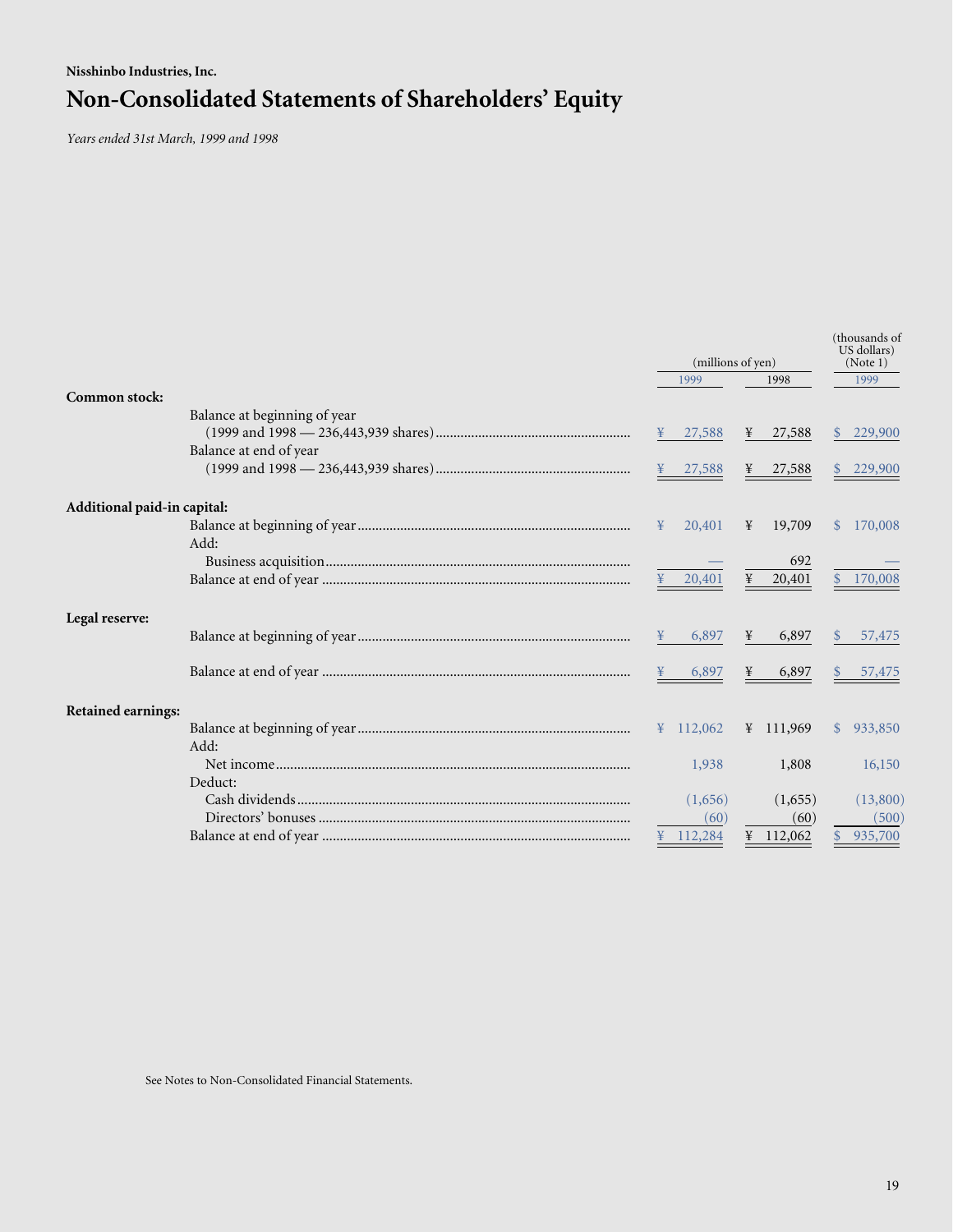*Years ended 31st March, 1999 and 1998*

|                                                                                   |   |                   |   | (thousands of<br>US dollars) |               |             |
|-----------------------------------------------------------------------------------|---|-------------------|---|------------------------------|---------------|-------------|
|                                                                                   |   | (millions of yen) |   |                              | (Note 1)      |             |
|                                                                                   |   | 1999              |   | 1998                         |               | 1999        |
| Cash flows from operating activities:                                             |   |                   |   |                              |               |             |
|                                                                                   | ¥ | 1,938             | ¥ | 1,808                        | $\mathcal{S}$ | 16,150      |
| Adjustments to reconcile net income to net cash provided by operating activities: |   |                   |   |                              |               |             |
|                                                                                   |   | 10,562            |   | 10,957                       |               | 88,016      |
|                                                                                   |   | 1,479             |   | 1,542                        |               | 12,325      |
|                                                                                   |   | (1,058)           |   | (728)                        |               | (8,817)     |
|                                                                                   |   | (9)               |   | 362                          |               | (75)        |
|                                                                                   |   | (1,779)           |   | (925)                        |               | (14,825)    |
|                                                                                   |   | (7,374)           |   | 79                           |               | (61, 450)   |
| Write-down of marketable securities and investment securities                     |   | 5,422             |   | 1,114                        |               | 45,183      |
| Changes in operating assets and liabilities:                                      |   |                   |   |                              |               |             |
|                                                                                   |   | 8,310             |   | (1, 411)                     |               | 69,250      |
|                                                                                   |   | 3,626             |   | (2,540)                      |               | 30,217      |
|                                                                                   |   | 47                |   | (127)                        |               | 392         |
|                                                                                   |   |                   |   |                              |               |             |
|                                                                                   |   | (485)             |   | (622)                        |               | (4,042)     |
|                                                                                   |   | (273)             |   | (763)                        |               | (2,275)     |
|                                                                                   |   | 40                |   | (34)                         |               | 333         |
|                                                                                   |   | (323)             |   | (64)                         |               | (2,692)     |
|                                                                                   |   | 77                |   | (31)                         |               | 642         |
| Other, net                                                                        |   | 475               |   | 95                           |               | 3,959       |
| Net cash provided by operating activities                                         |   | 20,675            |   | 8,712                        |               | 172,291     |
| Cash flows from investing activities:                                             |   |                   |   |                              |               |             |
|                                                                                   |   |                   |   |                              |               |             |
|                                                                                   |   | 14,295            |   | 58                           |               | 119,125     |
|                                                                                   |   | 180,126           |   | 144,820                      |               | 1,501,050   |
| Proceeds from sale of investment securities and investments                       |   |                   |   |                              |               |             |
|                                                                                   |   | 7,750             |   |                              |               | 64,583      |
|                                                                                   |   | (13, 813)         |   | (10,502)                     |               | (115, 108)  |
|                                                                                   |   | (176,094)         |   | (139, 330)                   |               | (1,467,450) |
| Payment for purchase of investment securities and                                 |   |                   |   |                              |               |             |
|                                                                                   |   | (22,892)          |   | (3,430)                      |               | (190,767)   |
|                                                                                   |   |                   |   | 447                          |               |             |
|                                                                                   |   | (214)             |   | 160                          |               | (1,783)     |
|                                                                                   |   | (10, 842)         |   | (7, 777)                     |               | (90, 350)   |
|                                                                                   |   |                   |   |                              |               |             |
| Cash flows from financing activities:                                             |   |                   |   |                              |               |             |
|                                                                                   |   | (25, 489)         |   | (703)                        |               | (212, 408)  |
|                                                                                   |   | (48)              |   | 46                           |               | (400)       |
|                                                                                   |   | 25,200            |   | (20)                         |               | 210,000     |
|                                                                                   |   | (1,656)           |   | (1,655)                      |               | (13,800)    |
|                                                                                   |   | (60)              |   | (60)                         |               | (500)       |
|                                                                                   |   | (2,053)           |   | (2, 392)                     |               | (17, 108)   |
|                                                                                   |   |                   |   |                              |               |             |
|                                                                                   |   | 7,780             |   | (1, 457)                     |               | 64,833      |
|                                                                                   |   | 22,456            |   | 23,913                       |               | 187,134     |
|                                                                                   |   | 30,236            |   | 22,456                       |               | 251,967     |
|                                                                                   |   |                   |   |                              |               |             |
| Cash paid during the year for:                                                    |   |                   |   |                              |               |             |
|                                                                                   | ¥ | 704               | ¥ | 650                          | <sup>\$</sup> | 5,867       |
|                                                                                   |   | 1,766             |   | 1,435                        |               | 14,717      |
| Noncash investing and financing activities :                                      |   |                   |   |                              |               |             |
|                                                                                   | ¥ | 2,537             | ¥ |                              | <sup>\$</sup> | 21,142      |
|                                                                                   |   |                   |   |                              |               |             |

See Notes to Non-Consolidated Financial Statements.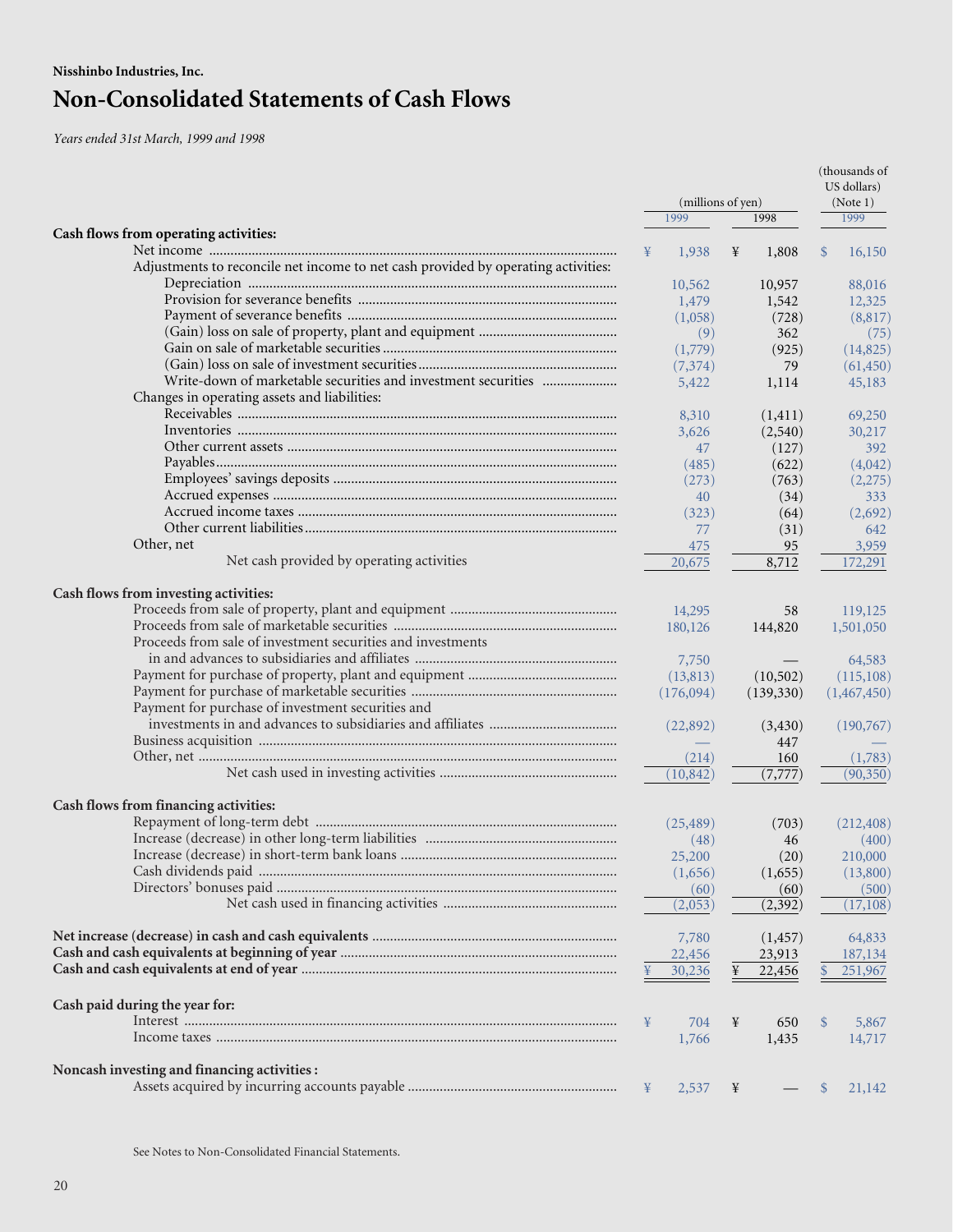### **1. BASIS OF PRESENTING FINANCIAL STATEMENTS:**

The accompanying financial statements have been prepared in accordance with the provisions set forth in the Japanese Securities and Exchange Law and its related accounting regulations and in conformity with generally accepted accounting principles and practices in Japan.

In preparing these financial statements, however, certain reclassifications have been made to the financial statements issued domestically in Japan in order to present them in a form which is more familiar to readers outside Japan.

A statement of cash flows is not required for domestic reporting purposes but is presented herein for the readers' convenience.

In addition, the accompanying footnotes include information which is not required under generally accepted accounting principles and practices in Japan but is presented herein as additional information.

The United States dollar (\$) amounts included herein are given solely for convenience and are stated, as a matter of arithmetical computation only, at the rate of  $\text{\#120} = \text{\$1},$  the approximate exchange rate at 31st March, 1999. The translations should not be construed as representations that the Japanese yen amounts have been, could have been, or could in the future be, converted into United States dollars.

### **2. SUMMARY OF SIGNIFICANT ACCOUNTING POLICIES:**

### *(a) Foreign currency transactions*

Short-term receivables and payables in foreign currencies are translated into Japanese yen at the current exchange rates as of the balance sheet dates. Investments in and advances to subsidiaries and affiliates and long-term debt in foreign currencies are translated at the historical rates effective at the dates of transaction from which such accounts were originated.

*(b) Cash and cash equivalents*

In reporting cash flows, the Company considers cash and time deposits with maturities of one year or less to be cash and cash equivalents. Such time deposits may be withdrawn on demand without diminution of principal.

### *(c) Investments*

Current and non-current portfolios of marketable debt and equity securities are stated at the lower of cost or market. Other investments are stated at cost.

### *(d) Inventories*

Inventories are stated at the lower of cost or market, cost being determined by the average cost method.

### *(e) Property, plant and equipment*

Property, plant and equipment is stated at cost. Depreciation is computed principally on the declining balance method over their estimated useful lives.

### *(f) Accrued severance benefits*

The annual provision for severance payments is calculated to state the liability at the amount that would be required if all employees eligible for severance payments should terminate their employment at the balance sheet date, less amounts funded. Such provision includes those for directors and statutory auditors of the Company. Normal and prior service costs of the Company's non-contributory pension plan are charged to income and funded currently.

### *(g) Income taxes*

Income taxes are provided for amounts currently payable for each fiscal year. No tax effect of temporary differences between tax and financial reporting purposes is recognised.

### **3. INVENTORIES:**

Inventories at 31st March, 1999 and 1998 were as follows:

| (millions of yen) |        |      |        | (thousands of<br>US dollars) |           |  |
|-------------------|--------|------|--------|------------------------------|-----------|--|
|                   | 1999   | 1998 |        | 1999                         |           |  |
|                   | 27.497 | ¥    | 31,042 |                              | \$229,142 |  |
|                   | 5,255  |      | 5.936  |                              | 43,792    |  |
|                   | 7,136  |      | 6,536  |                              | 59,466    |  |
|                   | 39,888 |      | 43,514 |                              | 332,400   |  |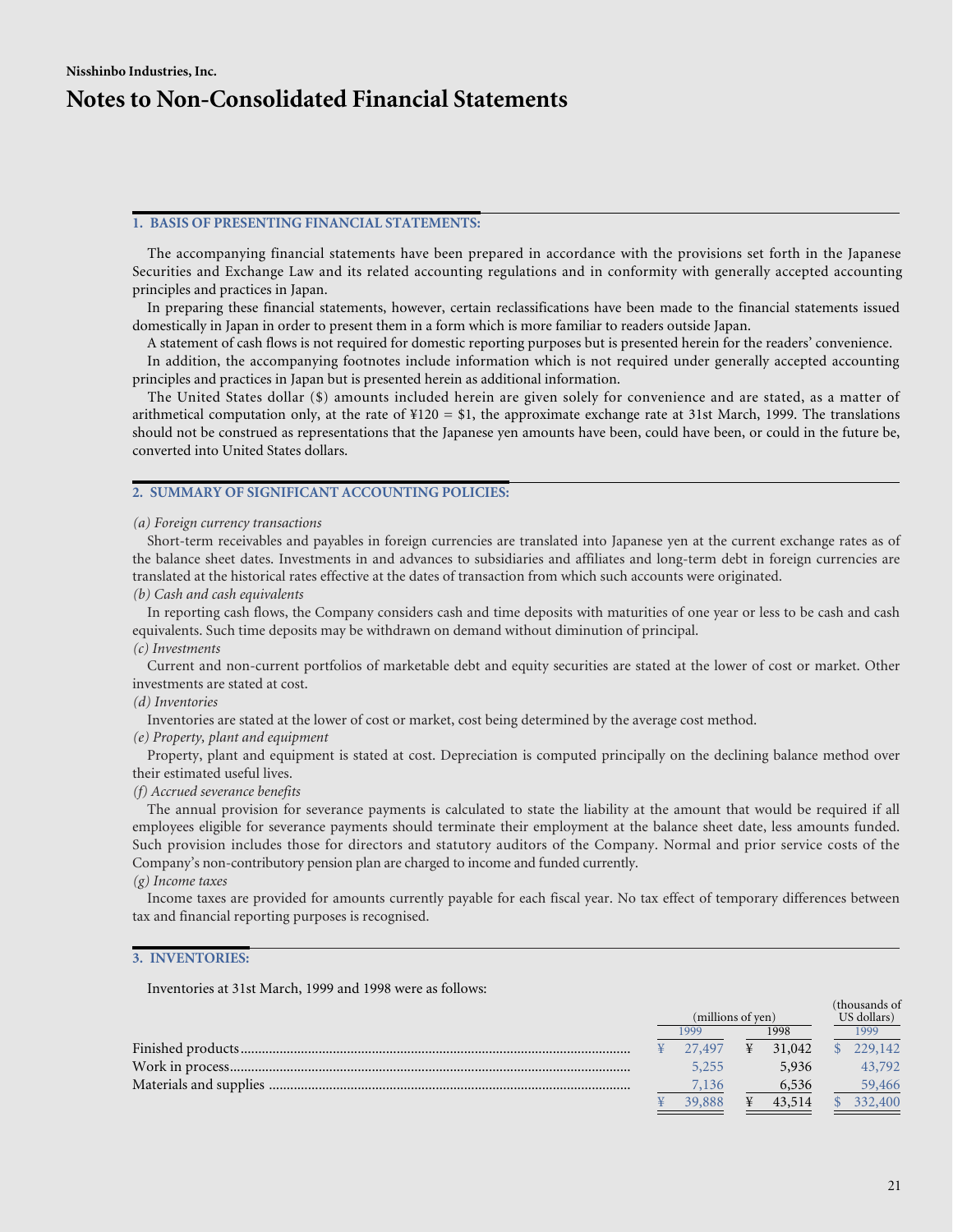## **4. MARKETABLE EQUITY SECURITIES:**

At 31st March, 1999 and 1998, the aggregate cost and market value of current and non-current portfolios of marketable equity securities included in marketable securities, investment securities and investments in subsidiaries and affiliates were summarised as follows:

|                         | (millions of yen)<br>1998<br>1999 |         |   | thousands of<br>US dollars)<br>1999 |  |           |
|-------------------------|-----------------------------------|---------|---|-------------------------------------|--|-----------|
| Current portfolios:     |                                   |         |   |                                     |  |           |
|                         |                                   | 12,027  | ¥ | 12,802                              |  | 100,225   |
|                         |                                   | 41,674  |   | 47,098                              |  | 347,283   |
| Non-current portfolios: |                                   |         |   |                                     |  |           |
|                         |                                   | 36,612  |   | 21,396                              |  | 305,100   |
|                         |                                   | 126,523 |   | 128,945                             |  | 1,054,358 |
|                         |                                   |         |   |                                     |  |           |

## **5. SHORT-TERM BANK LOANS AND LONG-TERM DEBT:**

Short-term bank loans at 31st March, 1999 and 1998 were represented substantially by notes issued by the Company to banks, generally due in 365 days. The annual interest rates applicable to the short-term bank loans at 31st March, 1999 and 1998 were 0.7% to 1.6%.

Long-term debt at 31st March, 1999 and 1998 consisted of the following:

2003............................................................................................................................

|                                                         |               |                   | (millions of yen)<br>1998<br>1999 |           |               |                           |
|---------------------------------------------------------|---------------|-------------------|-----------------------------------|-----------|---------------|---------------------------|
| Long-term debt with collateral:                         |               |                   |                                   |           |               |                           |
|                                                         | $\frac{1}{2}$ | 245               | ¥                                 | 315       | <sup>\$</sup> | 2,042                     |
| Non-interest bearing loan from a governmental institute |               |                   |                                   |           |               |                           |
|                                                         |               | 107               |                                   | 214       |               | 891                       |
| Long-term debt without collateral:                      |               |                   |                                   |           |               |                           |
| 1.7% convertible bonds, convertible into common         |               |                   |                                   |           |               |                           |
|                                                         |               |                   |                                   | 25,312    |               |                           |
|                                                         |               | 352               |                                   | 25,841    |               | 2,933                     |
|                                                         |               | (177)             |                                   | (25, 489) |               | (1, 475)                  |
|                                                         |               | 175               | ¥                                 | 352       |               | 1,458                     |
| Annual maturities of long-term debt were as follows:    |               |                   |                                   |           |               |                           |
| Year ending 31st March,                                 |               | (millions of yen) |                                   |           |               | (thousands of US dollars) |
|                                                         | ¥             | 177               |                                   | \$        |               | 1,475                     |
|                                                         |               | 70                |                                   |           |               | 583                       |
|                                                         |               | 70                |                                   |           |               | 583                       |

292 2,933

35

¥ 352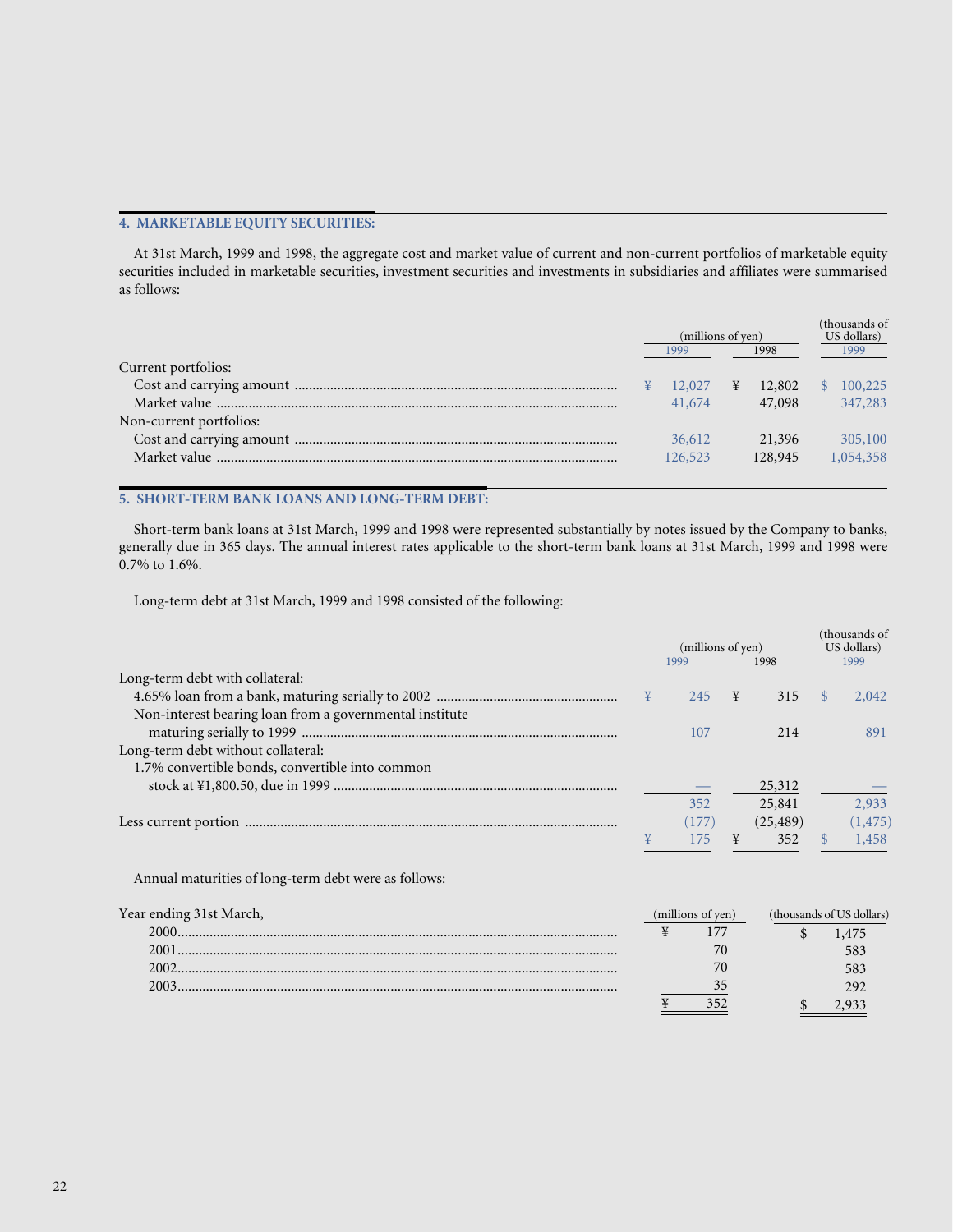At 31st March, 1999 and 1998, net book value of assets pledged as collateral for long-term loans from a bank and a governmental institute was as follows:

|  | (millions of yen) | (thousands of<br>US dollars) |      |     |  |
|--|-------------------|------------------------------|------|-----|--|
|  | 999               | 1998                         | 1999 |     |  |
|  |                   |                              |      | つら  |  |
|  |                   |                              |      | 708 |  |
|  |                   |                              |      | 733 |  |
|  |                   |                              |      |     |  |

### **6. RETIREMENT AND PENSION PLANS:**

Under most circumstances, employees terminating their employment are entitled to lump-sum severance payments based on the rate of pay at termination, years of service and certain other factors.

Provisions for severance payments charged to income for the years ended 31st March, 1999 and 1998 were ¥1,479 million (\$12,325 thousand) and ¥1,542 million, respectively.

In addition to the lump-sum severance payments described above, most employees are covered by the Company's noncontributory pension plan. Pension costs charged to income for the years ended 31st March, 1999 and 1998 were ¥190 million (\$1,583 thousand) and ¥68 million, respectively.

### **7. INCOME TAXES:**

Japanese taxes on income applicable to the Company would normally result in an aggregate tax rate of approximately 48% for 1999 and 51% for 1998.

The effective income tax rates on income before income taxes in the accompanying non-consolidated financial statements differ from the normal Japanese tax rates. The principal reasons for such differences are (a) the accounting policy of not providing for deferred income taxes arising from temporary differences between financial and tax reporting and (b) certain expenses which are not deductible for income tax purposes.

### **8. LEASING ARRANGEMENTS:**

The Company leases machinery and other facilities under non-cancellable agreements. Future minimum rental payments on the above leases are as follows:

| Year ending 31st March, | (millions of yen) |  | (thousands of US dollars) |  |
|-------------------------|-------------------|--|---------------------------|--|
|                         | 504               |  | 4,200                     |  |
| 2001                    |                   |  | 3,542                     |  |
| 2002                    | 347               |  | 2.892                     |  |
|                         | 213               |  |                           |  |
|                         |                   |  |                           |  |

Rental expenses charged to income for the years ended 31st March, 1999 and 1998 were ¥526 million (\$4,383 thousand) and ¥685 million, respectively.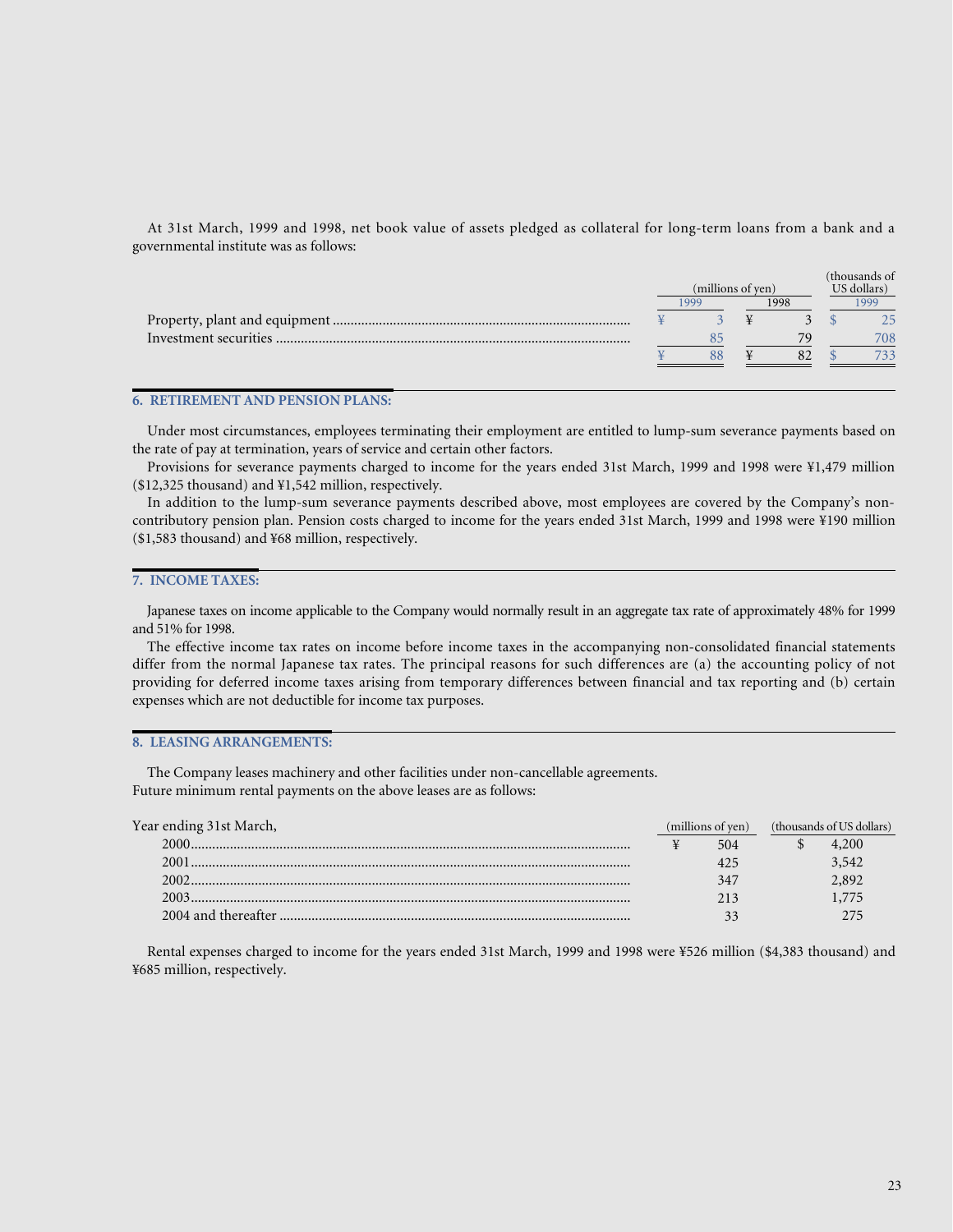### **9. SHAREHOLDERS' EQUITY:**

The Japanese Commercial Code provides that an amount equal to at least 10% of all cash payments which are made as an appropriation of retained earnings be appropriated as a legal reserve until such reserve equals 25% of stated value of capital stock. This reserve is not available for dividends but may be used to reduce a deficit by resolution of the shareholders or may be capitalised by resolution of the Board of Directors.

Dividends are approved by the shareholders at a meeting held subsequent to the fiscal year to which the dividend is applicable. In addition, a semi-annual interim dividend may be paid upon resolution of the Board of Directors, subject to limitations imposed by the Code.

The computation of net income per share is based on the weighted average number of shares of common stock outstanding during each fiscal year.

### **10. OTHER INCOME (EXPENSES) — OTHER, NET:**

Other income (expenses) — Other, net consisted of the following:

|                   |          |  | (thousands of |             |           |  |
|-------------------|----------|--|---------------|-------------|-----------|--|
| (millions of yen) |          |  |               | US dollars) |           |  |
| 1998<br>1999      |          |  |               | 1999        |           |  |
|                   |          |  | 362)          |             | 75        |  |
|                   | 9,153    |  | 846           |             | 76,275    |  |
|                   | (5, 422) |  | (1, 114)      |             | (45, 183) |  |
|                   | (1.972)  |  | (444)         |             | (16, 434) |  |
|                   | .768     |  | 1,074)        |             | 14,733    |  |
|                   |          |  |               |             |           |  |

### **11. COMMITMENTS AND CONTINGENCIES:**

Contingent liabilities at 31st March, 1999 and 1998 for trade notes discounted with banks amounted to ¥600 million (\$5,000 thousand). Contingent liabilities at 31st March, 1999 and 1998 for loans guaranteed amounted to ¥14,491million (\$120,758 thousand) and ¥8,912 million, respectively.

Commitments for capital expenditures outstanding at 31st March, 1999 and 1998 were in the approximate amounts of ¥10,976 million (\$91,467 thousand) and ¥7,863 million, respectively.

### **12. SUBSEQUENT EVENTS:**

On 29th June, 1999, the shareholders authorised the appropriation of retained earnings as follows:

|  | (millions of yen) (thousands of US dollars) |       |  |  |  |
|--|---------------------------------------------|-------|--|--|--|
|  | $-$ S $-$                                   | 6.900 |  |  |  |
|  |                                             |       |  |  |  |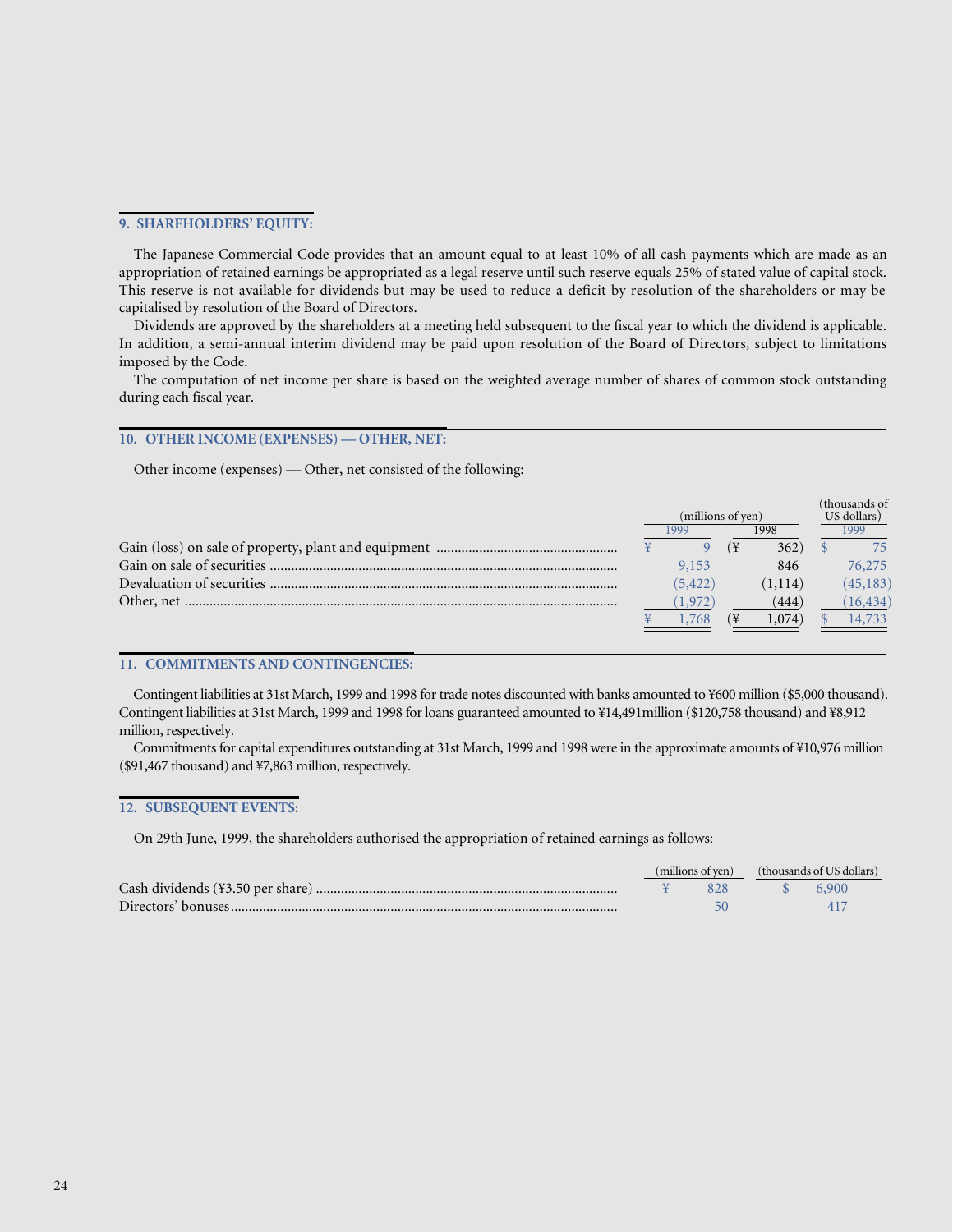## **Report of Independent Certified Public Accountant on Non-Consolidated Financial Statements**

To the Board of Directors Nisshinbo Industries, Inc.

I have examined the non-consolidated balance sheet of Nisshinbo Industries, Inc. as of 31st March, 1998, and the related statements of income, shareholders' equity and cash flows for the year then ended, all expressed in Japanese yen. My examination was made in accordance with generally accepted auditing standards in Japan and, accordingly, included such tests of the accounting records and such other auditing procedures as I considered necessary in the circumstances.

In my opinion, the non-consolidated financial statements referred to above present fairly the financial position of Nisshinbo Industries, Inc. as of 31st March, 1998, and the results of its operations and its cash flows for the year then ended, in conformity with generally accepted accounting principles in Japan applied on a basis consistent with that of the preceding year.

The United States dollar amounts shown in the non-consolidated financial statements have been translated solely for convenience. I have reviewed this translation and, in my opinion, the non-consolidated financial statements expressed in Japanese yen have been translated into US dollars on the basis described in Note 1.

M Tenkesh

Masami Tsukeshiba *Certified Public Accountant*

26th June, 1998 Tokyo, Japan

### **Report of Independent Certified Public Accountants on Non-Consolidated Financial Statements**

To the Board of Directors Nisshinbo Industries, Inc.

We have examined the non-consolidated balance sheet of Nisshinbo Industries, Inc. as of 31st March, 1999, and the related statements of income, shareholders' equity and cash flows for the year then ended, all expressed in Japanese yen. Our examination was made in accordance with generally accepted auditing standards in Japan and, accordingly, included such tests of the accounting records and such other auditing procedures as we considered necessary in the circumstances.

In our opinion, the non-consolidated financial statements referred to above present fairly the financial position of Nisshinbo Industries, Inc. as of 31st March, 1999, and the results of its operations and its cash flows for the year then ended, in conformity with generally accepted accounting principles in Japan applied on a basis consistent with that of the preceding year.

The United States dollar amounts shown in the non-consolidated financial statements have been translated solely for convenience. We have reviewed this translation and, in our opinion, the non-consolidated financial statements expressed in Japanese yen have been translated into US dollars on the basis described in Note 1.

M Tenkerh

Masami Tsukeshiba **Etsuko Nagashima** Etsuko Nagashima

29th June, 1999 Tokyo, Japan

E. Nagashtima

*Certified Public Accountant Certified Public Accountant*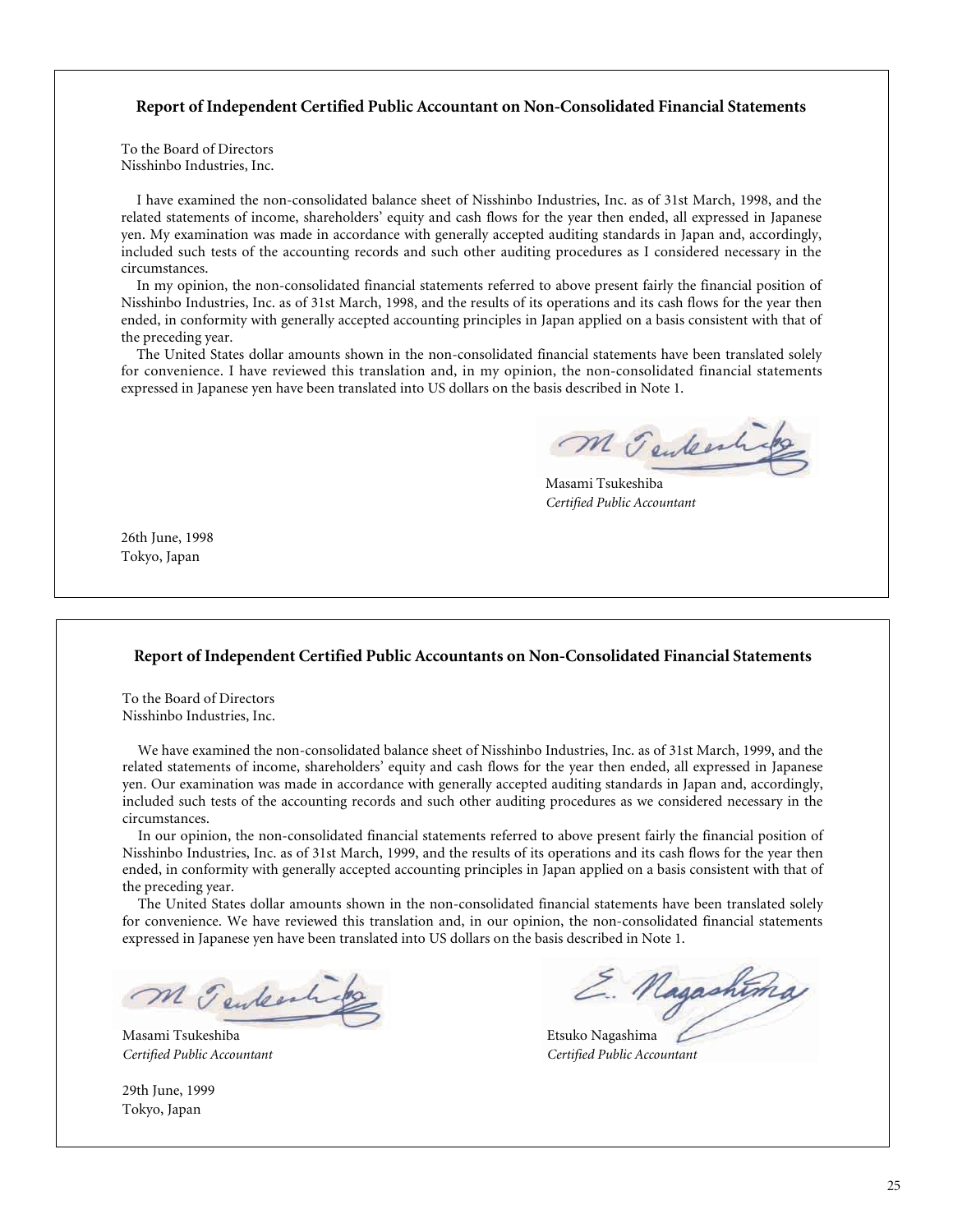**Nisshinbo Industries, Inc. and Consolidated Subsidiaries**

# **Consolidated Balance Sheets**

*31st March, 1999 and 1998*

| <b>ASSETS</b>                                   |              | (millions of yen) |                         |  |
|-------------------------------------------------|--------------|-------------------|-------------------------|--|
|                                                 | 1999         | 1998              | 1999                    |  |
| <b>Current assets:</b>                          |              |                   |                         |  |
| Cash and cash equivalents                       |              |                   |                         |  |
|                                                 | 5,145<br>¥   | ¥<br>5,615        | $\mathcal{S}$<br>42,875 |  |
|                                                 | 39,602       | 33,007            | 330,017                 |  |
|                                                 | 44,747       | 38,622            | 372,892                 |  |
| Receivables                                     | 12,947       | 15,635            | 107,892                 |  |
|                                                 | 11,915       | 12,394            | 99,292                  |  |
|                                                 | 30,543       | 32,711            | 254,525                 |  |
|                                                 | 14,569       | 19,165            | 121,408                 |  |
|                                                 | 1,089        | 869               | 9,075                   |  |
|                                                 | 58,116       | 65,139            | 484,300                 |  |
|                                                 | (505)        | (681)             | (4,208)                 |  |
|                                                 | 57,611       | 64,458            | 480,092                 |  |
|                                                 | 48,819       | 52,851            | 406,825                 |  |
|                                                 | 897          | 1,141             | 7,475                   |  |
|                                                 | 165,021      | 172,707           | 1,375,176               |  |
| Property, plant and equipment:                  | 14,984       | 14,640            | 124,866                 |  |
|                                                 | 91,487       | 88,761            | 762,392                 |  |
|                                                 | 200,394      | 196,196           | 1,669,950               |  |
|                                                 | 7,200        | 1,159             | 60,000                  |  |
|                                                 | 314,065      | 300,756           | 2,617,208               |  |
|                                                 | (201, 467)   | (193, 011)        | (1,678,892)             |  |
|                                                 | 112,598      | 107,745           | 938,316                 |  |
|                                                 |              |                   |                         |  |
| Investments and other assets:                   |              |                   |                         |  |
|                                                 | 31,338       | 18,818            | 261,150                 |  |
| Investments in and advances to non-consolidated |              |                   |                         |  |
|                                                 | 34,178       | 28,004            | 284,817                 |  |
|                                                 | 14,502       | 1,828             | 120,850                 |  |
|                                                 | 80,018       | 48,650            | 666,817                 |  |
|                                                 | 1,753        |                   | 14,608                  |  |
|                                                 | 359,390<br>¥ | ¥ 329,102         | \$2,994,917             |  |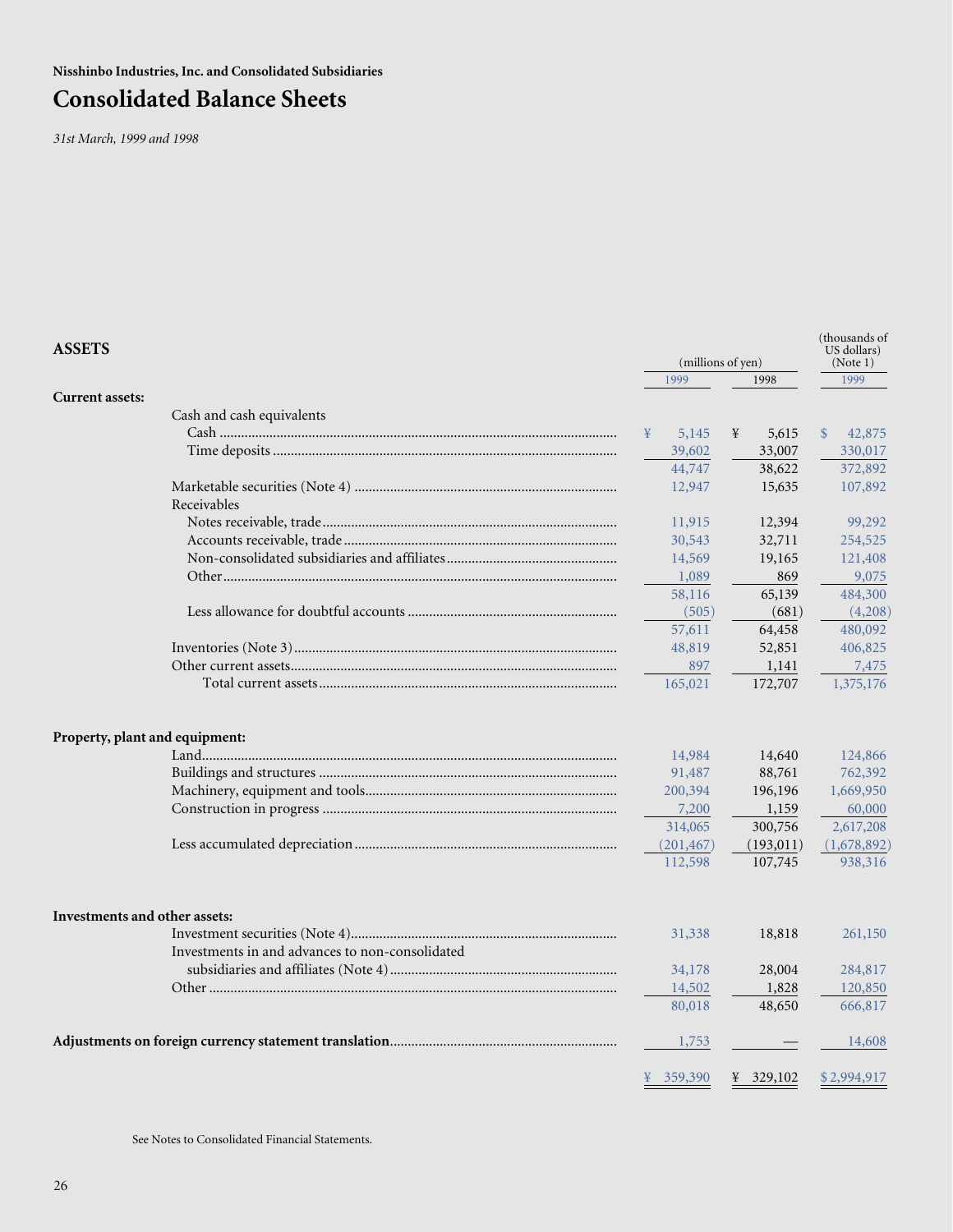| LIABILITIES AND SHAREHOLDERS' EQUITY     | (millions of yen) |         |   |           |              |                   |  |  | (thousands of<br>US dollars)<br>(Note 1) |
|------------------------------------------|-------------------|---------|---|-----------|--------------|-------------------|--|--|------------------------------------------|
|                                          |                   | 1999    |   | 1998      |              | 1999              |  |  |                                          |
| <b>Current liabilities:</b>              | ¥                 | 55,333  | ¥ | 30,395    | $\mathbb{S}$ |                   |  |  |                                          |
|                                          |                   | 4,359   |   | 26,473    |              | 461,108<br>36,325 |  |  |                                          |
| Payables                                 |                   |         |   |           |              |                   |  |  |                                          |
|                                          |                   | 18,773  |   | 19,181    |              | 156,442           |  |  |                                          |
|                                          |                   | 1,102   |   | 1,049     |              | 9,183             |  |  |                                          |
|                                          |                   | 5,634   |   | 3,374     |              | 46,950            |  |  |                                          |
|                                          |                   | 25,509  |   | 23,604    |              | 212,575           |  |  |                                          |
|                                          |                   | 5,092   |   | 5,394     |              | 42,433            |  |  |                                          |
|                                          |                   | 3,873   |   | 4,002     |              | 32,275            |  |  |                                          |
|                                          |                   | 1,527   |   | 1,843     |              | 12,725            |  |  |                                          |
|                                          |                   | 872     |   | 516       |              | 7,267             |  |  |                                          |
|                                          |                   | 96,565  |   | 92,227    |              | 804,708           |  |  |                                          |
| Long-term liabilities:                   |                   |         |   |           |              |                   |  |  |                                          |
|                                          |                   | 8,916   |   | 5,548     |              | 74,300            |  |  |                                          |
|                                          |                   | 21,703  |   | 21,263    |              | 180,858           |  |  |                                          |
|                                          |                   | 30,058  |   | 8,740     |              | 250,484           |  |  |                                          |
|                                          |                   | 60,677  |   | 35,551    |              | 505,642           |  |  |                                          |
|                                          |                   |         |   | 546       |              |                   |  |  |                                          |
|                                          |                   | 1,369   |   | 1,405     |              | 11,409            |  |  |                                          |
| Commitments and contingencies (Note 11)  |                   |         |   |           |              |                   |  |  |                                          |
| Shareholders' equity (Notes 9 and 12):   |                   |         |   |           |              |                   |  |  |                                          |
| Common stock:                            |                   |         |   |           |              |                   |  |  |                                          |
| Authorised - 400,000,000 shares          |                   |         |   |           |              |                   |  |  |                                          |
| Issued with par value of ¥50 per share - |                   |         |   |           |              |                   |  |  |                                          |
|                                          |                   | 27,588  |   | 27,588    |              | 229,900           |  |  |                                          |
|                                          |                   | 20,401  |   | 20,401    |              | 170,008           |  |  |                                          |
|                                          |                   | 6,897   |   | 6,897     |              | 57,475            |  |  |                                          |
|                                          |                   | 145,894 |   | 144,488   |              | 1,215,783         |  |  |                                          |
|                                          |                   | 200,780 |   | 199,374   |              | 1,673,166         |  |  |                                          |
|                                          |                   | (1)     |   | (1)       |              | (8)               |  |  |                                          |
|                                          |                   | 200,779 |   | 199,373   |              | 1,673,158         |  |  |                                          |
|                                          | ¥                 | 359,390 |   | ¥ 329,102 |              | \$2,994,917       |  |  |                                          |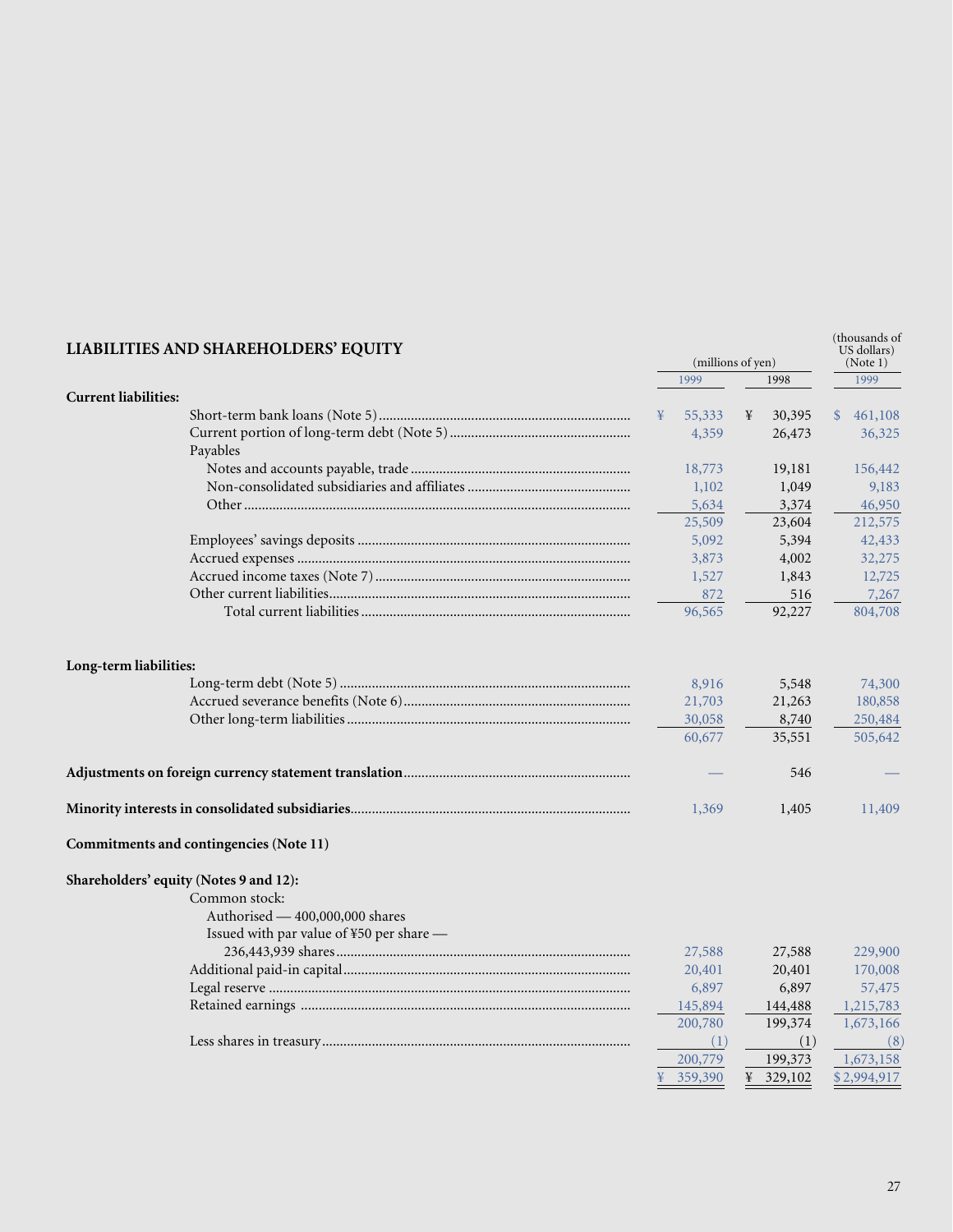# **Consolidated Statements of Income**

*Years ended 31st March, 1999 and 1998*

|                                                    |              | (millions of yen) |                        |  | (thousands of |  |  |
|----------------------------------------------------|--------------|-------------------|------------------------|--|---------------|--|--|
|                                                    | 1999         | 1998              | 1999                   |  |               |  |  |
|                                                    | 226,800<br>¥ | ¥ 240,249         | \$1,890,000            |  |               |  |  |
| Costs and expenses:                                |              |                   |                        |  |               |  |  |
|                                                    | 201,447      | 211,305           | 1,678,725              |  |               |  |  |
|                                                    | 24,980       | 24,955            | 208,167                |  |               |  |  |
|                                                    | 226,427      | 236,260           | 1,886,892              |  |               |  |  |
|                                                    | 373          | 3,989             | 3,108                  |  |               |  |  |
| Other income (expenses):                           |              |                   |                        |  |               |  |  |
|                                                    | 2,533        | 2,278             | 21,108                 |  |               |  |  |
|                                                    | (1,780)      | (1,649)           | (14, 833)              |  |               |  |  |
|                                                    | 7,478        | (1,231)           | 62,317                 |  |               |  |  |
|                                                    | 8,231        | (602)             | 68,592                 |  |               |  |  |
| Income before income taxes, minority interests and |              |                   |                        |  |               |  |  |
|                                                    | 8,604        | 3,387             | 71,700                 |  |               |  |  |
|                                                    | 2,466        | 2,434             | 20,550                 |  |               |  |  |
| Income before minority interests and               |              |                   |                        |  |               |  |  |
|                                                    | 6,138        | 953               | 51,150                 |  |               |  |  |
|                                                    | 71           | 88                | 592                    |  |               |  |  |
|                                                    | (2,048)      | 46                | (17,067)               |  |               |  |  |
|                                                    | 4,161        | 1,087<br>¥        | 34,675<br>$\mathbb{S}$ |  |               |  |  |
|                                                    |              | (ven)             | (US dollars)           |  |               |  |  |
| $\mathbf{D}_{\alpha r}$ charge                     |              |                   |                        |  |               |  |  |

| Per share: |            |                |       |      |
|------------|------------|----------------|-------|------|
|            | Net income | 7.60           | 4.60  |      |
|            |            | $7.00^{\circ}$ | 7.00. | 0.06 |

See Notes to Consolidated Financial Statements.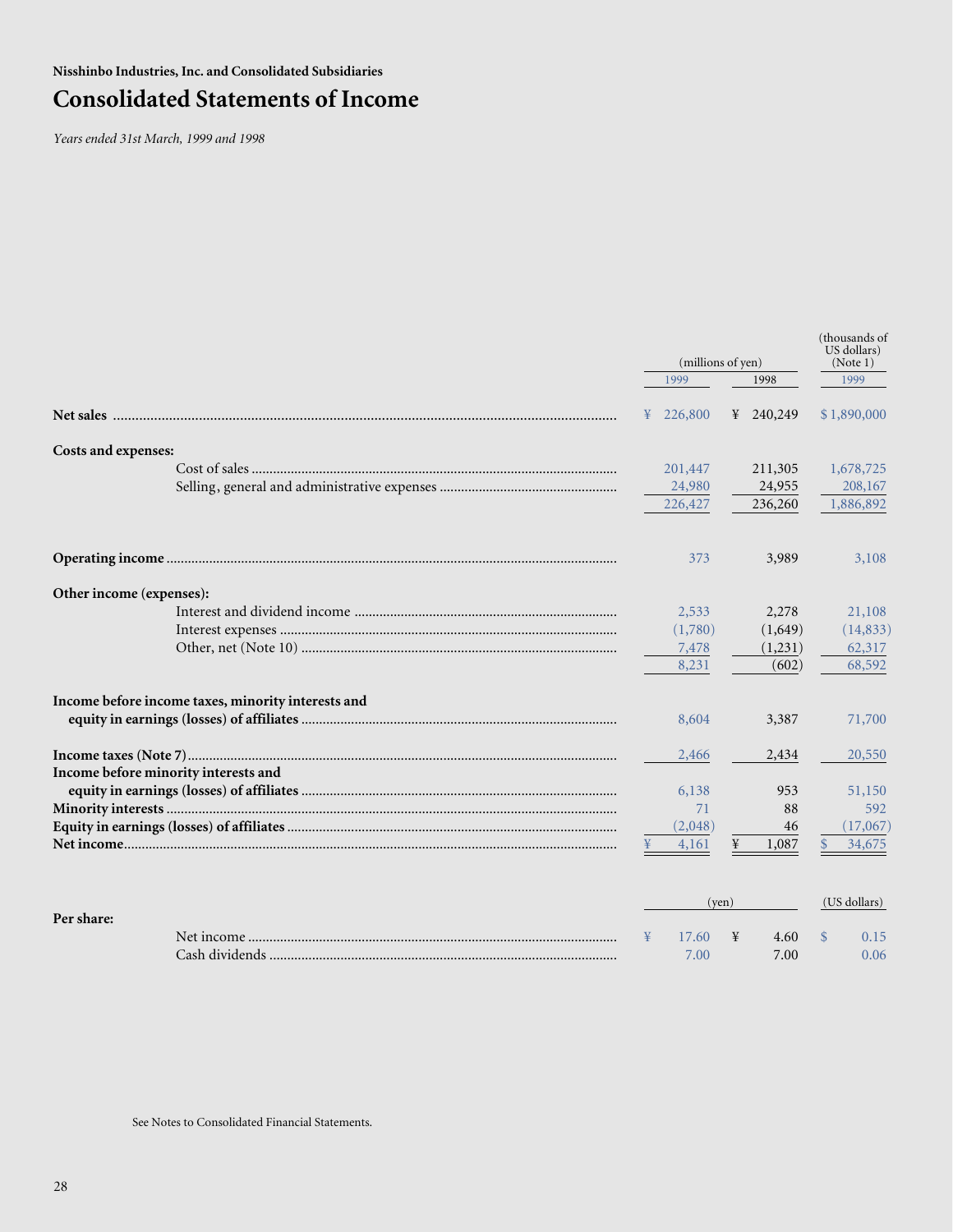# **Consolidated Statements of Shareholders' Equity**

*Years ended 31st March, 1999 and 1998*

|                             |                                                             | (millions of yen) |           |                 |                   |                          |  |
|-----------------------------|-------------------------------------------------------------|-------------------|-----------|-----------------|-------------------|--------------------------|--|
|                             |                                                             |                   | 1999      |                 | 1998              | 1999                     |  |
| Common stock:               |                                                             |                   |           |                 |                   |                          |  |
|                             | Balance at beginning of year                                |                   |           |                 |                   |                          |  |
|                             | Balance at end of year                                      |                   | 27,588    | ¥               | 27,588            | 229,900<br>$\mathcal{S}$ |  |
|                             |                                                             |                   | 27,588    |                 | 27,588            | 229,900                  |  |
| Additional paid-in capital: |                                                             |                   |           |                 |                   |                          |  |
|                             |                                                             | ¥                 | 20,401    | ¥               | 19,709            | $\mathbb{S}$<br>170,008  |  |
|                             | Add:                                                        |                   |           |                 |                   |                          |  |
|                             |                                                             |                   |           |                 | 692               |                          |  |
|                             |                                                             | ¥                 | 20,401    | ¥               | 20,401            | 170,008<br><sup>\$</sup> |  |
| Legal reserve:              |                                                             |                   |           |                 |                   |                          |  |
|                             |                                                             |                   | 6,897     | ¥               | 6,897             | 57,475                   |  |
|                             |                                                             |                   | 6,897     | ¥               | 6,897             | 57,475                   |  |
| Retained earnings:          |                                                             |                   |           |                 |                   |                          |  |
|                             |                                                             |                   | ¥ 144,488 |                 | ¥ 144,565         | \$1,204,067              |  |
|                             | Add:                                                        |                   |           |                 |                   |                          |  |
|                             |                                                             |                   | 4,161     |                 | 1,087             | 34,675                   |  |
|                             | Adjustments due to increase in consolidated subsidiaries    |                   |           |                 | 1,191             |                          |  |
|                             | Adjustments due to increase in ownership interest in        |                   |           |                 | 78                |                          |  |
|                             | Deduct:                                                     |                   |           |                 |                   |                          |  |
|                             |                                                             |                   | (1,656)   |                 | (1,655)           | (13,800)                 |  |
|                             |                                                             |                   | (92)      |                 | (86)              | (767)                    |  |
|                             | Adjustments due to increase in 1999 and decrease in 1998 in |                   |           |                 |                   |                          |  |
|                             |                                                             |                   | (959)     |                 | (692)             | (7,992)                  |  |
|                             | Adjustments due to decrease in ownership interest in        |                   |           |                 |                   |                          |  |
|                             |                                                             |                   | (48)      |                 |                   | (400)                    |  |
|                             |                                                             |                   | ¥ 145,894 |                 | $\frac{144,488}{$ | \$1,215,783              |  |
| Treasury stock at cost:     |                                                             |                   |           |                 |                   |                          |  |
|                             |                                                             | $(\frac{1}{2})$   | 1)        | $(\frac{1}{2})$ | 1)                | (S<br>8)                 |  |
|                             |                                                             | $(\mathcal{F})$   | 1)        | $(\frac{1}{2})$ | 1)                | $($ \$<br>8)             |  |

See Notes to Consolidated Financial Statements.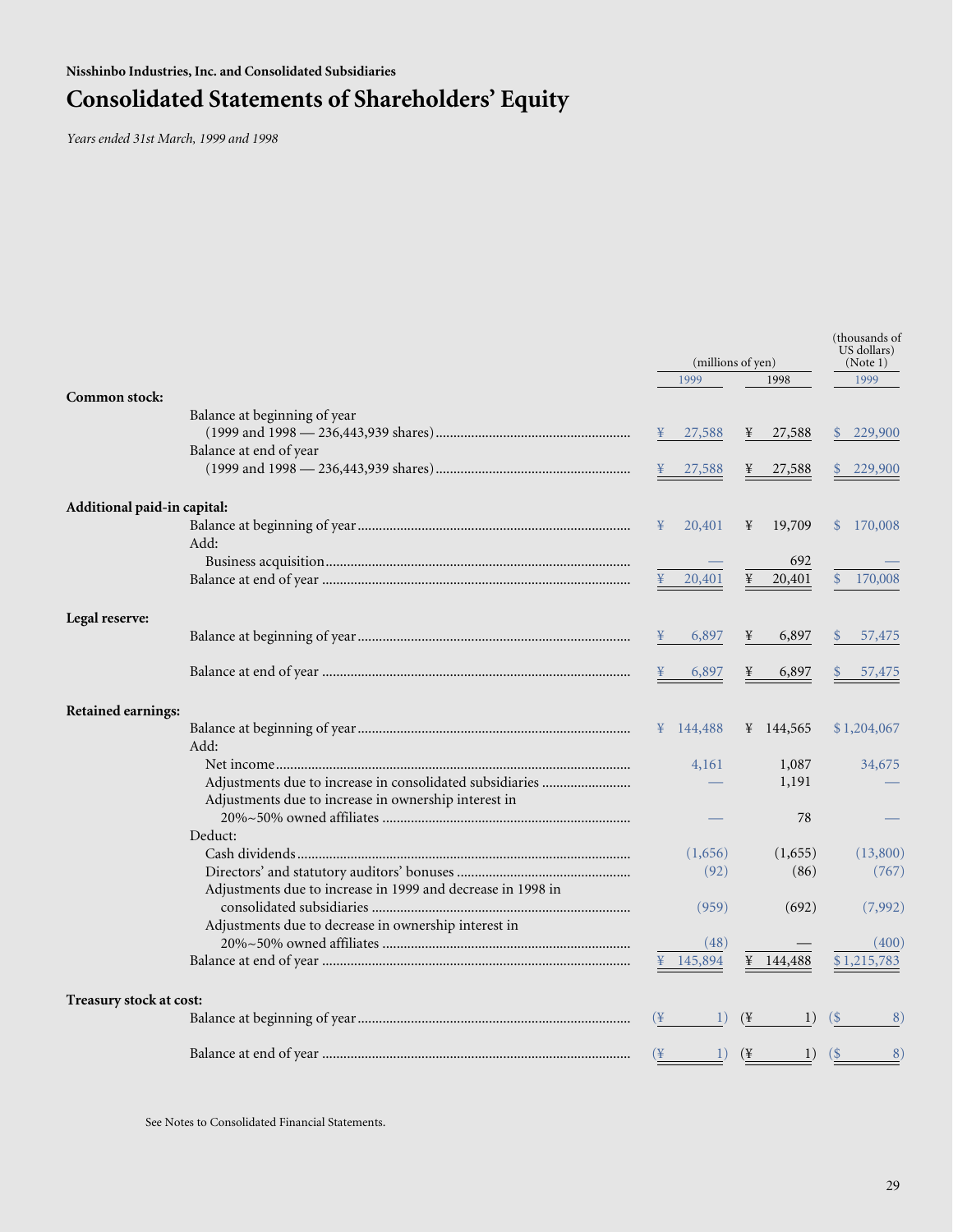# **Consolidated Statements of Cash Flows**

*Years ended 31st March, 1999 and 1998*

|                                                                                   |            |                   | (thousands of<br>US dollars) |
|-----------------------------------------------------------------------------------|------------|-------------------|------------------------------|
|                                                                                   |            | (millions of yen) | (Note 1)                     |
|                                                                                   | 1999       | 1998              | 1999                         |
| Cash flows from operating activities:                                             | ¥          | ¥                 |                              |
| Adjustments to reconcile net income to net cash provided by operating activities: | 4,161      | 1,087             | $\mathcal{S}$<br>34,675      |
|                                                                                   | 13,225     | 13,634            | 110,208                      |
|                                                                                   | 2,048      | (46)              | 17,067                       |
|                                                                                   | 1,889      | 1,977             | 15,742                       |
|                                                                                   | (1, 449)   | (942)             | (12,075)                     |
|                                                                                   | (5)        | 386               | (42)                         |
|                                                                                   | (1,848)    | (1,053)           | (15,400)                     |
| (Gain) loss on sale of investment securities and investments in                   |            |                   |                              |
| and advances to non-consolidated subsidiaries and affiliates                      | (7,372)    | 82                | (61, 433)                    |
| Write-down of marketable securities and investment securities                     | 810        | 1,142             | 6,750                        |
|                                                                                   | (2,176)    | 1,144             | (18, 133)                    |
|                                                                                   | 370        | 2,490             | 3,083                        |
| Changes in operating assets and liabilities:                                      |            |                   |                              |
|                                                                                   | 7,023      | (259)             | 58,525                       |
|                                                                                   | 4,032      | (3,821)           | 33,600                       |
|                                                                                   | 244        | (512)             | 2,033                        |
|                                                                                   | (632)      | (1,751)           | (5,267)                      |
|                                                                                   | (302)      | (737)             | (2,517)                      |
|                                                                                   | (129)      | (49)              | (1,075)                      |
|                                                                                   | (316)      | (643)             | (2,633)                      |
|                                                                                   | 356        | (49)              | 2,967                        |
|                                                                                   | 19,929     | 12,080            | 166,075                      |
|                                                                                   |            |                   |                              |
| Cash flows from investing activities:                                             | 14,377     | 109               | 119,808                      |
|                                                                                   | 212,607    | 193,402           | 1,771,725                    |
| Proceeds from sale of investment securities and investments                       |            |                   |                              |
|                                                                                   | 7,780      | 52                | 64,833                       |
|                                                                                   | (15, 481)  | (12, 333)         | (129,008)                    |
|                                                                                   | (207,601)  | (188, 479)        | (1,730,008)                  |
| Payment for purchase of investment securities and                                 |            |                   |                              |
| investments in and advances to non-consolidated subsidiaries and affiliates       | (23, 404)  | (1,815)           | (195, 033)                   |
|                                                                                   | 77         | 151               | 642                          |
|                                                                                   | (11, 645)  | (8,913)           | (97, 041)                    |
|                                                                                   |            |                   |                              |
| Cash flows from financing activities:                                             |            |                   |                              |
|                                                                                   | 3,130      | 165               | 26,083                       |
|                                                                                   | (26, 496)  | (1, 136)          | (220, 800)                   |
|                                                                                   | (179)      | 223               | (1, 491)                     |
|                                                                                   | 23,134     | 601               | 192,783                      |
|                                                                                   | (1,656)    | (1,655)           | (13,800)                     |
|                                                                                   | (92)       | (86)              | (767)                        |
|                                                                                   | (2,159)    | (1,888)           | (17,992)                     |
|                                                                                   |            |                   |                              |
|                                                                                   | 6,125      | 1,279             | 51,042                       |
|                                                                                   | 38,622     | 37,343            | 321,850                      |
|                                                                                   | 44,747     | 38,622            | 372,892                      |
|                                                                                   |            |                   |                              |
| Cash paid during the year for:                                                    |            |                   |                              |
|                                                                                   | ¥<br>1,753 | ¥<br>1,411        | $\mathcal{S}$<br>14,608      |
|                                                                                   | 2,238      | 2,597             | 18,650                       |
|                                                                                   |            |                   |                              |
| Noncash investing and financing activities :                                      |            |                   |                              |
|                                                                                   | 2,537<br>¥ |                   | 21,142<br>\$                 |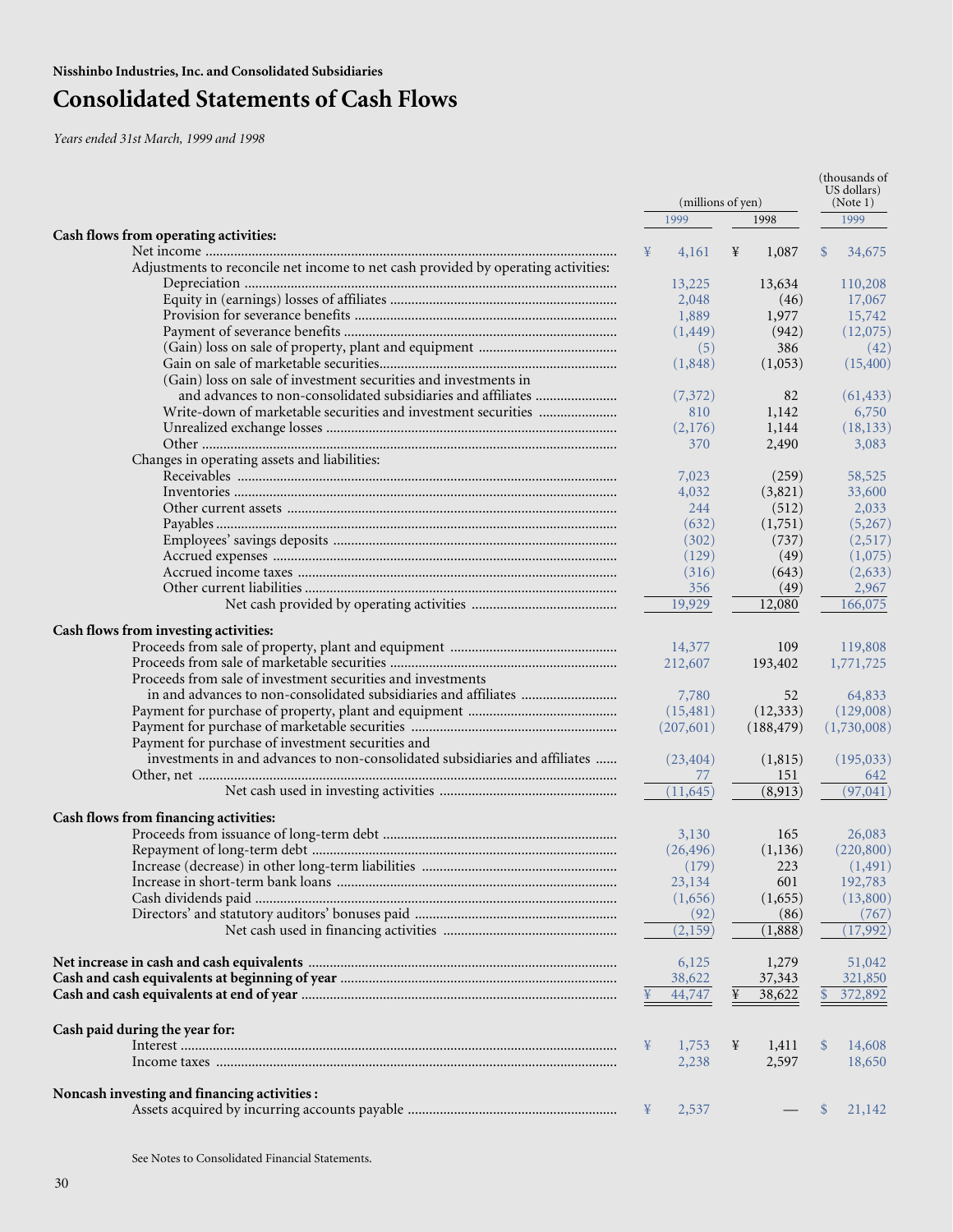## **Notes to Consolidated Financial Statements**

### **1. BASIS OF PRESENTING FINANCIAL STATEMENTS:**

The accompanying consolidated financial statements have been prepared in accordance with the provisions set forth in the Japanese Securities and Exchange Law and its related accounting regulations and in conformity with generally accepted accounting principles and practices in Japan.

In preparing these financial statements, however, certain reclassifications have been made to the financial statements issued domestically in Japan in order to present them in a form which is more familiar to readers outside Japan.

A statement of cash flows is not required for domestic reporting purposes but is presented herein for the readers' convenience.

In addition, the accompanying footnotes include information which is not required under generally accepted accounting principles and practices in Japan but is presented herein as additional information.

The United States dollar (\$) amounts included herein are given solely for convenience and are stated, as a matter of arithmetical computation only, at the rate of  $\frac{1}{20} = $1$ , the approximate exchange rate at 31st March, 1999. The translations should not be construed as representations that the Japanese yen amounts have been, could have been, or could in the future be, converted into United States dollars.

### **2. SUMMARY OF SIGNIFICANT ACCOUNTING POLICIES:**

#### *(a) Basis of consolidation*

The accompanying consolidated financial statements include the accounts of Nisshinbo Industries, Inc. ("Nisshinbo") and its majority-owned subsidiaries (together "Nisshinbo and its consolidated subsidiaries").

Investments in 20~50% owned affiliates were accounted for by the equity method.

Intercompany transactions and accounts have been eliminated.

*(b) Foreign currency transactions*

Short-term receivables and payables in foreign currencies are translated into Japanese yen at the current exchange rates as of the balance sheet dates.

Investments in and advances to subsidiaries and affiliates and long-term debt in foreign currencies are translated at the historical rates effective at the dates of transaction from which such accounts were originated.

### *(c) Foreign currency financial statements*

Assets, liabilities, income and expenses of foreign subsidiaries are translated into Japanese yen at the current exchange rates as of the balance sheet date.

*(d) Cash and cash equivalents*

In reporting cash flows, Nisshinbo and its consolidated subsidiaries consider cash and time deposits with maturities of one year or less to be cash and cash equivalents. Such time deposits may be withdrawn on demand without diminution of principal.

*(e) Investments*

Current and non-current portfolios of marketable debt and equity securities are stated at the lower of cost or market. Other investments are stated at cost.

### *(f) Inventories*

Inventories are stated principally at the lower of cost or market, cost being substantially determined by the average cost method.

#### *(g) Property, plant and equipment*

Property, plant and equipment is stated at cost. Depreciation is computed principally on the declining balance method over their estimated useful lives.

### *(h) Accrued severance benefits*

The annual provision for severance payments is calculated to state the liability at the amount that would be required if all employees eligible for severance payments should terminate their employment at the balance sheet date, less amounts funded. With minor exceptions, such provision includes those for directors and statutory auditors of Nisshinbo and its consolidated subsidiaries. Normal and prior service costs of Nisshinbo and its consolidated subsidiaries' non-contributory pension plans are charged to income and funded currently.

### *(i) Income taxes*

Income taxes are provided for amounts currently payable for each fiscal year. No tax effect of temporary differences between tax and financial reporting purposes is recognised.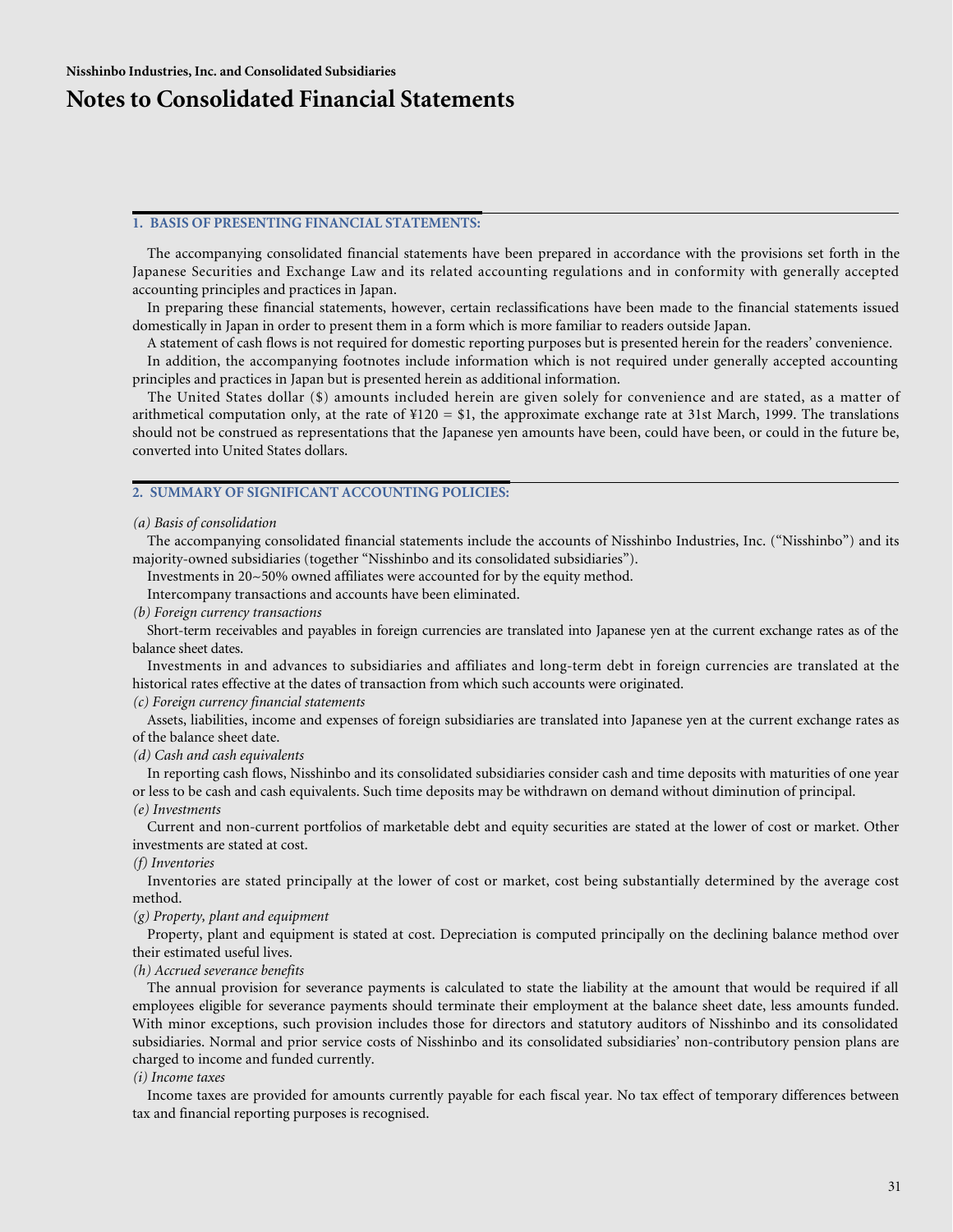## **3. INVENTORIES:**

Inventories at 31st March, 1999 and 1998 were as follows:

| (millions of yen) |              |   | (thousands of<br>US dollars) |         |
|-------------------|--------------|---|------------------------------|---------|
|                   | 1998<br>1999 |   |                              | 1999    |
|                   | 29,832       | ¥ | 33,769                       | 248,600 |
|                   | 8.691        |   | 9,747                        | 72,425  |
|                   | 10,296       |   | 9,335                        | 85,800  |
|                   | 48.819       |   | 52,851                       | 406,825 |

### **4. MARKETABLE EQUITY SECURITIES:**

At 31st March, 1999 and 1998, the aggregate cost and market value of current and non-current portfolios of marketable equity securities included in marketable securities, investment securities and investments in non-consolidated subsidiaries and affiliates were summarised as follows:

|                         | (millions of yen) |         |   |         | (thousands of<br>US dollars) |           |
|-------------------------|-------------------|---------|---|---------|------------------------------|-----------|
|                         | 1999              |         |   | 1998    |                              | 1999      |
| Current portfolios:     |                   |         |   |         |                              |           |
|                         |                   | 12,677  | ¥ | 13,429  |                              | 105,642   |
|                         |                   | 42,872  |   | 48,275  |                              | 357,267   |
| Non-current portfolios: |                   |         |   |         |                              |           |
|                         |                   | 45,983  |   | 39,735  |                              | 383,192   |
|                         |                   | 129,630 |   | 132,029 |                              | 1,080,250 |
|                         |                   |         |   |         |                              |           |

## **5. SHORT-TERM BANK LOANS AND LONG-TERM DEBT:**

Short-term bank loans at 31st March, 1999 and 1998 were principally represented by 180 to 365 days notes issued by Nisshinbo and its consolidated subsidiaries to banks. The annual interest rates applicable to the short-term bank loans at 31st March, 1999 and 1998 were 0.7% to 8.8% and 1.0 % to 9.5%, respectively.

Long-term debt at 31st March, 1999 and 1998 consisted of the following:

|                                                                       |   | (millions of yen)<br>1998<br>1999 |   |           |               | (thousands of<br>US dollars)<br>1999 |  |  |  |  |  |  |  |  |  |  |  |  |  |  |  |  |  |  |  |  |  |  |  |  |  |  |  |  |
|-----------------------------------------------------------------------|---|-----------------------------------|---|-----------|---------------|--------------------------------------|--|--|--|--|--|--|--|--|--|--|--|--|--|--|--|--|--|--|--|--|--|--|--|--|--|--|--|--|
| Long-term debt with collateral:                                       |   |                                   |   |           |               |                                      |  |  |  |  |  |  |  |  |  |  |  |  |  |  |  |  |  |  |  |  |  |  |  |  |  |  |  |  |
| Loans from banks maturing serially to 2007, ranging from 1.4% to 4.7% | ¥ | 1,590                             | ¥ | 1,231     | <sup>\$</sup> | 13,250                               |  |  |  |  |  |  |  |  |  |  |  |  |  |  |  |  |  |  |  |  |  |  |  |  |  |  |  |  |
| Non-interest bearing loan from a governmental institute               |   |                                   |   |           |               |                                      |  |  |  |  |  |  |  |  |  |  |  |  |  |  |  |  |  |  |  |  |  |  |  |  |  |  |  |  |
|                                                                       |   | 107                               |   | 214       |               | 892.                                 |  |  |  |  |  |  |  |  |  |  |  |  |  |  |  |  |  |  |  |  |  |  |  |  |  |  |  |  |
| Long-term debt without collateral:                                    |   |                                   |   |           |               |                                      |  |  |  |  |  |  |  |  |  |  |  |  |  |  |  |  |  |  |  |  |  |  |  |  |  |  |  |  |
| Loans from banks maturing serially to 2003, ranging from 1.6% to 6.6% |   | 2,089                             |   | 394       |               | 17,408                               |  |  |  |  |  |  |  |  |  |  |  |  |  |  |  |  |  |  |  |  |  |  |  |  |  |  |  |  |
| 1.7% convertible bonds, convertible into common                       |   |                                   |   |           |               |                                      |  |  |  |  |  |  |  |  |  |  |  |  |  |  |  |  |  |  |  |  |  |  |  |  |  |  |  |  |
|                                                                       |   |                                   |   | 25,312    |               |                                      |  |  |  |  |  |  |  |  |  |  |  |  |  |  |  |  |  |  |  |  |  |  |  |  |  |  |  |  |
|                                                                       |   | 3,519                             |   | 3,958     |               | 29,325                               |  |  |  |  |  |  |  |  |  |  |  |  |  |  |  |  |  |  |  |  |  |  |  |  |  |  |  |  |
|                                                                       |   | 5,970                             |   | 912       |               | 49,750                               |  |  |  |  |  |  |  |  |  |  |  |  |  |  |  |  |  |  |  |  |  |  |  |  |  |  |  |  |
|                                                                       |   | 13,275                            |   | 32,021    |               | 110,625                              |  |  |  |  |  |  |  |  |  |  |  |  |  |  |  |  |  |  |  |  |  |  |  |  |  |  |  |  |
|                                                                       |   | (4,359)                           |   | (26, 473) |               | (36,325)                             |  |  |  |  |  |  |  |  |  |  |  |  |  |  |  |  |  |  |  |  |  |  |  |  |  |  |  |  |
|                                                                       |   | 8.916                             | ¥ | 5,548     |               | 74,300                               |  |  |  |  |  |  |  |  |  |  |  |  |  |  |  |  |  |  |  |  |  |  |  |  |  |  |  |  |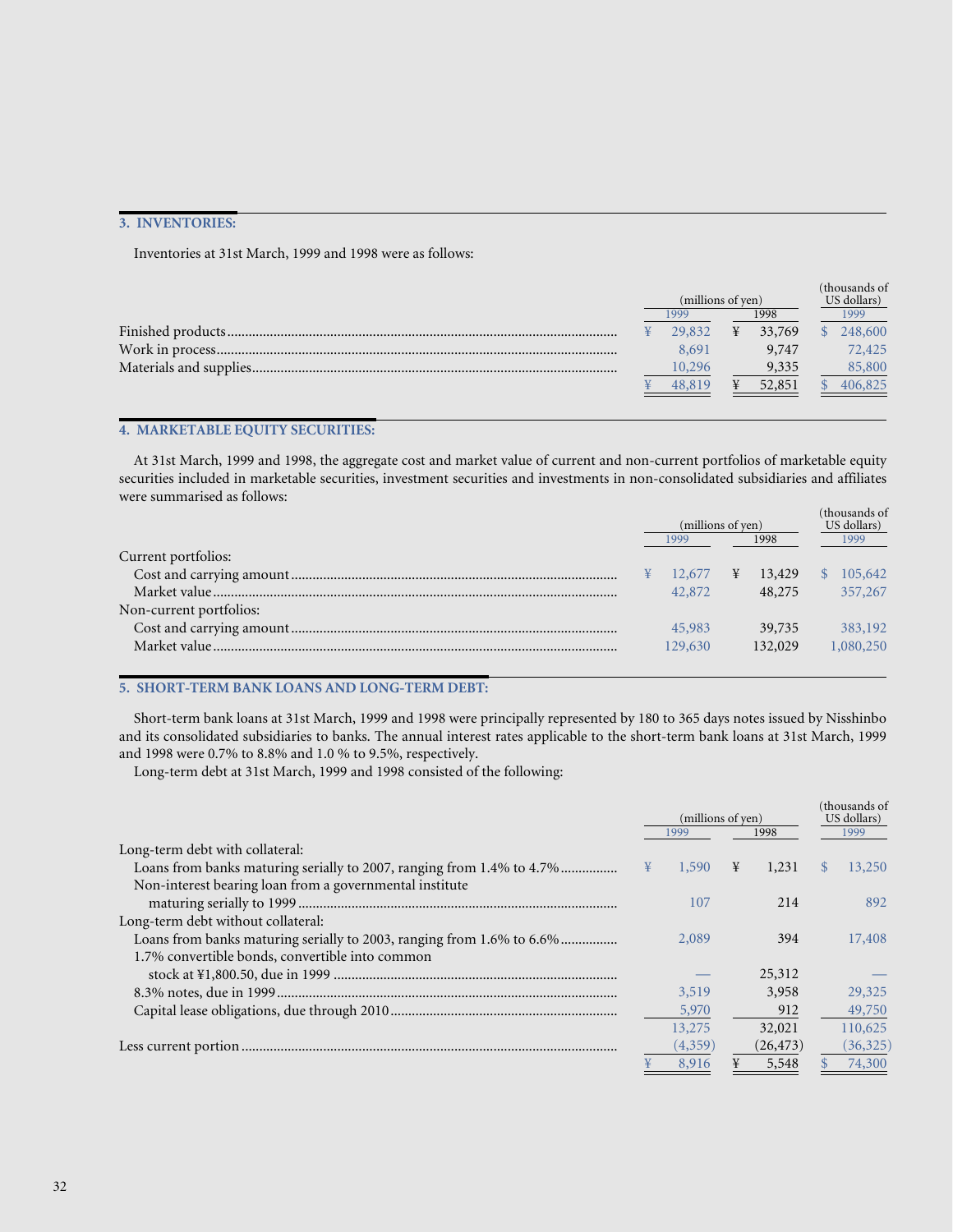Annual maturities of long-term debt were as follows:

| Year ending 31st March, | (millions of yen) |  | (thousands of US dollars) |  |
|-------------------------|-------------------|--|---------------------------|--|
| 2000 -                  | 4.359             |  | 36.325                    |  |
| 2001                    | 1.151             |  | 9.592                     |  |
| 2002                    | 830               |  | 6.917                     |  |
| 2003                    | 767               |  | 6.391                     |  |
|                         | 6,168             |  | 51,400                    |  |
|                         |                   |  |                           |  |
|                         |                   |  |                           |  |

At 31st March, 1999 and 1998, net book value of assets pledged as collateral for short-term bank loans and long-term loans from banks and a governmental institute was as follows:

|                   |       |      |       |             | (thousands of |
|-------------------|-------|------|-------|-------------|---------------|
| (millions of yen) |       |      |       | US dollars) |               |
|                   | 1999  | 1998 |       |             | 999           |
|                   |       |      | 3.186 |             | 37,992        |
|                   |       |      | 79    |             | 708           |
|                   | 4 644 |      | .265  |             | 38,700        |
|                   |       |      |       |             |               |

### **6. RETIREMENT AND PENSION PLANS:**

Under most circumstances, employees terminating their employment are entitled to lump-sum severance payments based on the rate of pay at termination, years of service and certain other factors.

Provisions for severance payments charged to income for the years ended 31st March, 1999 and 1998 were ¥1,889 million (\$15,742 thousand) and ¥1,977 million, respectively.

In addition to the lump-sum severance payments described above, most employees are covered by Nisshinbo and its consolidated subsidiaries' non-contributory pension plans. Pension costs charged to income for the years ended 31st March, 1999 and 1998 were ¥347 million (\$2,892 thousand) and ¥236 million, respectively.

### **7. INCOME TAXES:**

Japanese taxes on income applicable to Nisshinbo and its domestic consolidated subsidiaries would normally result in an aggregate tax rate of approximately 48% for 1999 and 51% for 1998.

The effective income tax rates on income before income taxes, minority interests and equity in earnings of affiliates in the accompanying consolidated financial statements differ from the normal Japanese tax rates. The principal reasons for such differences are (a) the accounting policy of not providing for deferred income taxes arising from temporary differences between financial and tax reporting and (b) certain expenses which are not deductible for income tax purposes.

### **8. LEASING ARRANGEMENTS:**

The Company and its consolidated subsidiaries lease machinery and other facilities under non-cancellable agreements. Future minimum rental payments on the above leases are as follows:

| Year ending 31st March, | (millions of yen) |     | (thousands of US dollars) |  |
|-------------------------|-------------------|-----|---------------------------|--|
| 2000-                   |                   |     | 6.942                     |  |
| 2001                    |                   | 703 | 5,858                     |  |
| 2002.                   |                   | 589 | 4.908                     |  |
| 2003                    |                   | 401 | 3.342                     |  |
|                         |                   |     |                           |  |

Rental expenses charged to income for the years ended 31st March, 1999 and 1998 were ¥900 million (\$7,500 thousand) and ¥1,066 million, respectively.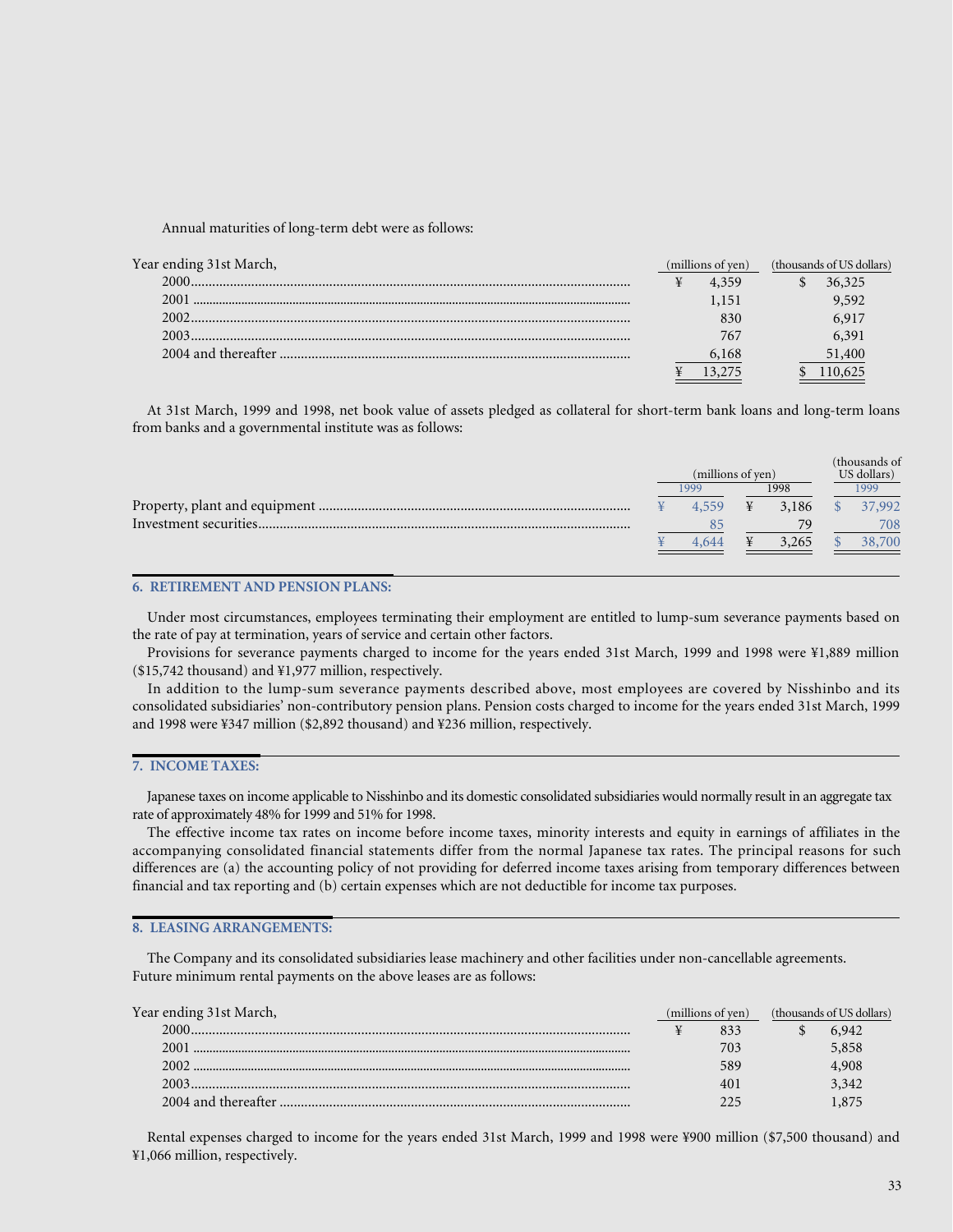### **9. SHAREHOLDERS' EQUITY:**

The Japanese Commercial Code provides that an amount equal to at least 10% of all cash payments which are made as an appropriation of retained earnings be appropriated as a legal reserve until such reserve equals 25% of stated value of capital stock. This reserve is not available for dividends but may be used to reduce a deficit by resolution of the shareholders or may be capitalised by resolution of the Board of Directors.

Dividends are approved by the shareholders at a meeting held subsequent to the fiscal year to which the dividend is applicable. In addition, a semi-annual interim dividend may be paid upon resolution of the Board of Directors, subject to limitations imposed by the Code.

The computation of net income per share is based on the weighted average number of shares of common stock outstanding during each fiscal year.

### **10. OTHER INCOME (EXPENSES) — OTHER, NET:**

Other income (expenses) — Other, net consisted of the following:

|                   |              |    |             |      | (thousands of |
|-------------------|--------------|----|-------------|------|---------------|
| (millions of yen) |              |    | US dollars) |      |               |
|                   | 1998<br>1999 |    |             | 1999 |               |
|                   |              | (¥ | 386)        |      | 42            |
|                   | 9,220        |    | 971         |      | 76,833        |
|                   | (810)        |    | (1,142)     |      | (6,750)       |
|                   | 937          |    | (674)       |      | (7,808)       |
|                   | 7.478        |    | 1,231       |      | 62,317        |

### **11. COMMITMENTS AND CONTINGENCIES:**

Contingent liabilities at 31st March, 1999 and 1998 for trade notes discounted with banks and tradenotes delivered with endorsements for payments amounted to ¥1,540 million (\$12,833 thousand) and ¥2,004 million, respectively. Contingent liabilities at 31st March, 1999 and 1998 for loans guaranteed amounted to ¥1,048 million (\$8,733 thousand) and ¥2,690 million, respectively.

Commitments for capital expenditures outstanding at 31st March, 1999 and 1998 were in the approximate amounts of ¥11,021 million (\$91,842 thousand) and ¥8,045 million, respectively.

### **12. SUBSEQUENT EVENTS:**

On 29th June, 1999, Nisshinbo's shareholders authorised the appropriation of retained earnings as follows:

| (millions of yen) |     | (thousands of US dollars) |       |  |
|-------------------|-----|---------------------------|-------|--|
|                   | 828 | $\sim$ S $\sim$           | 6.900 |  |
|                   |     |                           |       |  |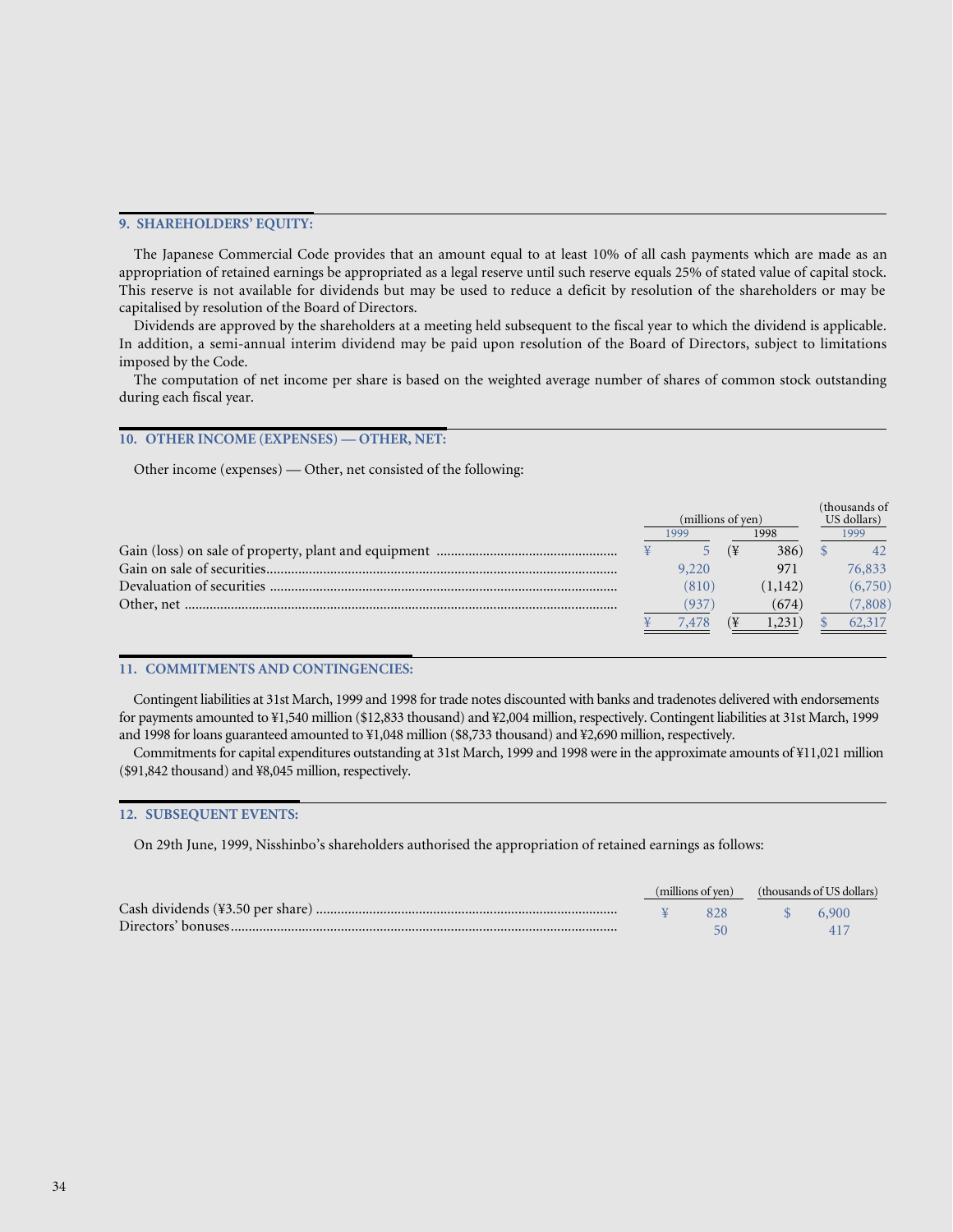## **Report of Independent Certified Public Accountant on Consolidated Financial Statements**

To the Board of Directors Nisshinbo Industries, Inc.

I have examined the consolidated balance sheet of Nisshinbo Industries, Inc. and consolidated subsidiaries as of 31st March, 1998, and the related statements of income, shareholders' equity and cash flows for the year then ended, all expressed in Japanese yen. My examination was made in accordance with generally accepted auditing standards in Japan and, accordingly, included such tests of the accounting records and such other auditing procedures as I considered necessary in the circumstances.

In my opinion, the consolidated financial statements referred to above present fairly the financial position of Nisshinbo Industries, Inc. and consolidated subsidiaries as of 31st March, 1998, and the results of their operations and their cash flows for the year then ended, in conformity with generally accepted accounting principles in Japan applied on a basis consistent with that of the preceding year.

The United States dollar amounts shown in the consolidated financial statements have been translated solely for convenience. I have reviewed this translation and, in my opinion, the consolidated financial statements expressed in Japanese yen have been translated into US dollars on the basis described in Note 1.

M Tenkesh

Masami Tsukeshiba *Certified Public Accountant*

26th June, 1998 Tokyo, Japan

### **Report of Independent Certified Public Accountants on Consolidated Financial Statements**

To the Board of Directors Nisshinbo Industries, Inc.

We have examined the consolidated balance sheet of Nisshinbo Industries, Inc. and consolidated subsidiaries as of 31st March, 1999, and the related statements of income, shareholders' equity and cash flows for the year then ended, all expressed in Japanese yen. Our examination was made in accordance with generally accepted auditing standards in Japan and, accordingly, included such tests of the accounting records and such other auditing procedures as we considered necessary in the circumstances.

In our opinion, the consolidated financial statements referred to above present fairly the financial position of Nisshinbo Industries, Inc. and consolidated subsidiaries as of 31st March, 1999, and the results of their operations and their cash flows for the year then ended, in conformity with generally accepted accounting principles in Japan applied on a basis consistent with that of the preceding year.

The United States dollar amounts shown in the consolidated financial statements have been translated solely for convenience. We have reviewed this translation and, in our opinion, the consolidated financial statements expressed in Japanese yen have been translated into US dollars on the basis described in Note 1.

M Tenteenhips

Masami Tsukeshiba **Etsuko Nagashima** 

29th June, 1999 Tokyo, Japan

E. Nagashting

*Certified Public Accountant Certified Public Accountant*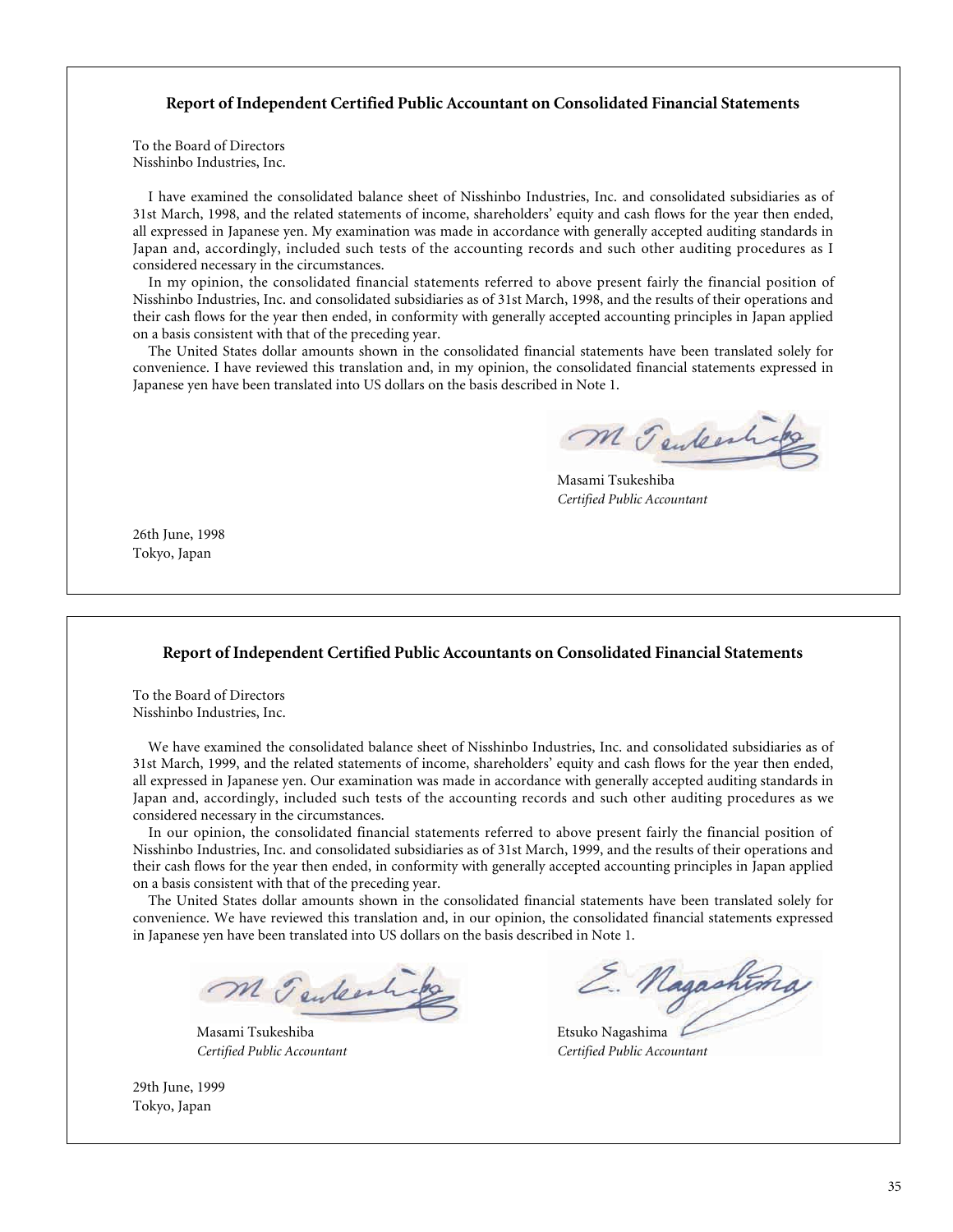| President         | Senior Executive Director        | Director         | Stc |
|-------------------|----------------------------------|------------------|-----|
| Akihiro Mochizuki | Yukio Hosoya                     | Suguru Miyazu    | Sh  |
|                   | <b>Senior Executive Director</b> | Director         | Stc |
|                   | Hisao Ishikawa                   | Seiji Yamamoto   | М   |
|                   |                                  | Director         | Stc |
|                   |                                  | Tadashi Nakai    | Tε  |
|                   | Executive Director               | Director         | Stc |
|                   | Tsuyoshi Sugaizumi               | Hiroshi Nogami   | Al  |
|                   | <b>Executive Director</b>        | Director         |     |
|                   | Yoshimasa Hasegawa               | Akira Baba       |     |
|                   | <b>Executive Director</b>        | Director         |     |
|                   | Yoshikazu Sashida                | Kenji Tasaki     |     |
|                   | Executive Director               | Director         |     |
|                   | Koushi Fujino                    | Takashi Iwashita |     |
|                   | <b>Executive Director</b>        | Director         |     |
|                   | Hisayoshi Arata                  | Kunihiro Toda    |     |
|                   |                                  | Director         |     |
|                   |                                  | Yasuo Takeuchi   |     |
|                   |                                  |                  |     |

*Standing Statutory Auditor* insuke Takahashi *Statutory Auditor* Masaaki Nagai *Statutory Auditor* etsuo Furuya *Statutory Auditor* Akira Onishi

# **Corporate Data** *(As of March 31, 1999)*

| Founded:                                       | February 5, 1907                                                                                                                       |
|------------------------------------------------|----------------------------------------------------------------------------------------------------------------------------------------|
| <b>Head Office:</b>                            | 2-31-11, Ningyo-cho, Nihonbashi, Chuo-ku, Tokyo 103-8650<br>Tel: 03-5695-8833 Fax: 03-5695-8970<br>Url: http://www. nisshinbo. co. jp/ |
| Osaka Branch:                                  | 2-4-2, Kitakyuhoji-cho, Chuo-ku, Osaka 541-0057<br>Tel: 06-6267-5501 Fax: 06-6267-5679                                                 |
| Nagoya Branch:                                 | 5-2-38, Sakae, Naka-ku, Nagoya 460-0008<br>Tel: 052-261-6151 Fax: 052-263-9480                                                         |
| Hong Kong Representative Office:               | Room 1126, Ocean Centre, 5 Canton Road, Tsim Sha Tsui, Kowloon, Hong Kong<br>Tel: 2736-7886 Fax: 2730-2181                             |
| Nisshinbo do Brasil Industria<br>Textil Ltda.: | Av. Paulista 1009, 11 <sup>°</sup> andar Cj. 1101/1103, CEP 01311-100, São Paulo, s.p., Brasil<br>Tel: 011-289-9255 Fax: 011-288-7902  |
| Nisshinbo California Inc.:                     | 2885 South Cherry Avenue, Fresno, CA 93706, U.S.A.<br>Tel: 209-486-6241 Fax: 209-264-6417                                              |
| Nisshinbo Automotive Corporation:              | 42355 Merrill Road, Sterling Heights, MI 48314, U.S.A.<br>Tel: 810-997-1000 Fax: 810-997-1010                                          |
| Nisshinbo Europe B.V.:                         | World Trade Center, Strawinskylaan B1425 1077XX Amsterdam, The Netherlands<br>Tel: 020-5753349 Fax: 020-5753350                        |
| Nisshinbo Hong Kong Limited:                   | Room 1126, Ocean Centre, 5 Canton Road, Tsim Sha Tsui, Kowloon, Hong Kong<br>Tel: 2736-7886 Fax: 2730-2181                             |
| <b>Employees:</b>                              | 4,935                                                                                                                                  |
| <b>Common Stock:</b>                           |                                                                                                                                        |
| Par Value:                                     | $450 - US$0.42$                                                                                                                        |
| Authorized:                                    | 400,000,000 shares                                                                                                                     |
| Issued:                                        | 236,443,939 shares<br>¥27,588 million - US\$230 million                                                                                |
| Shareholders:                                  | 15,700                                                                                                                                 |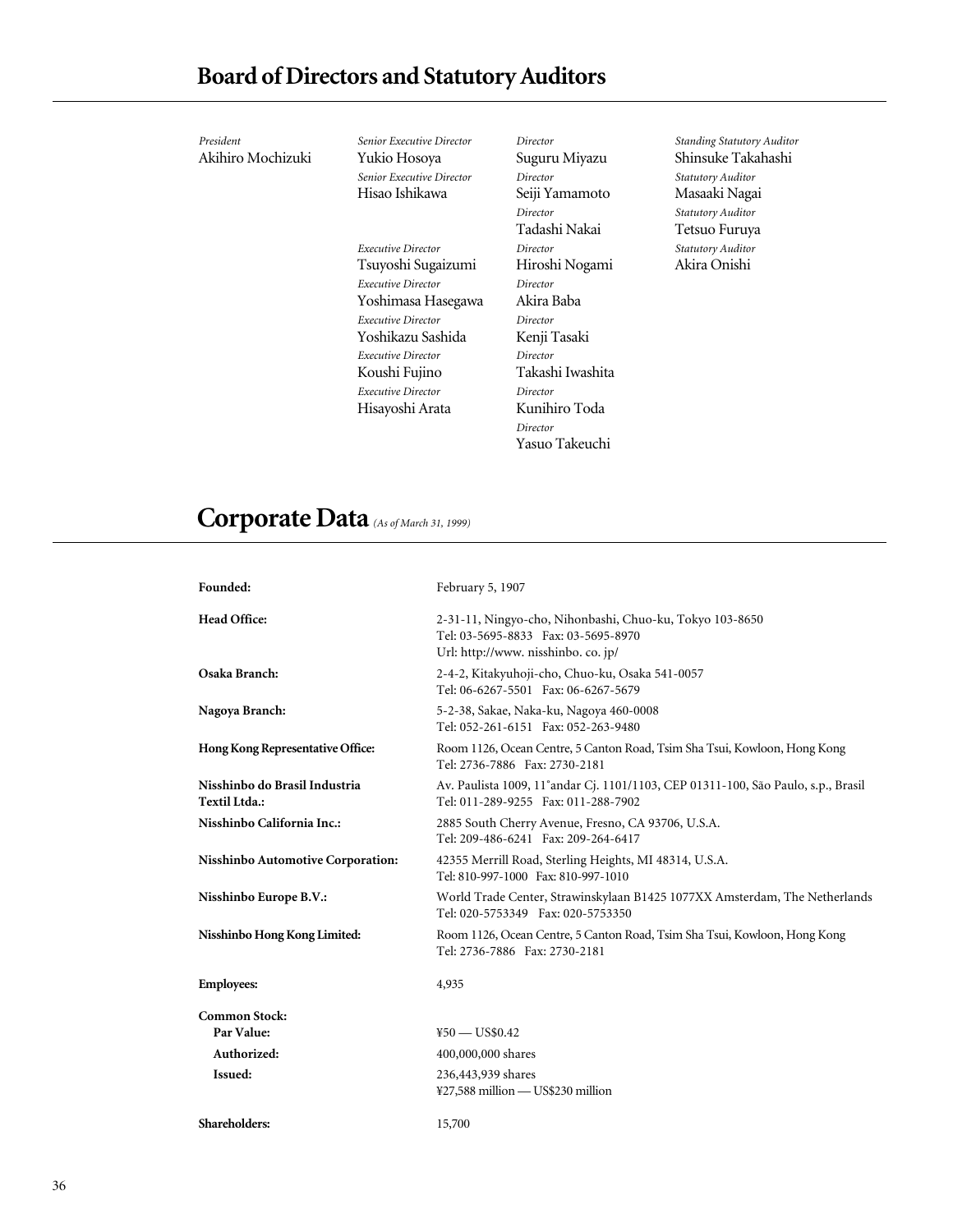## **Organization Chart**